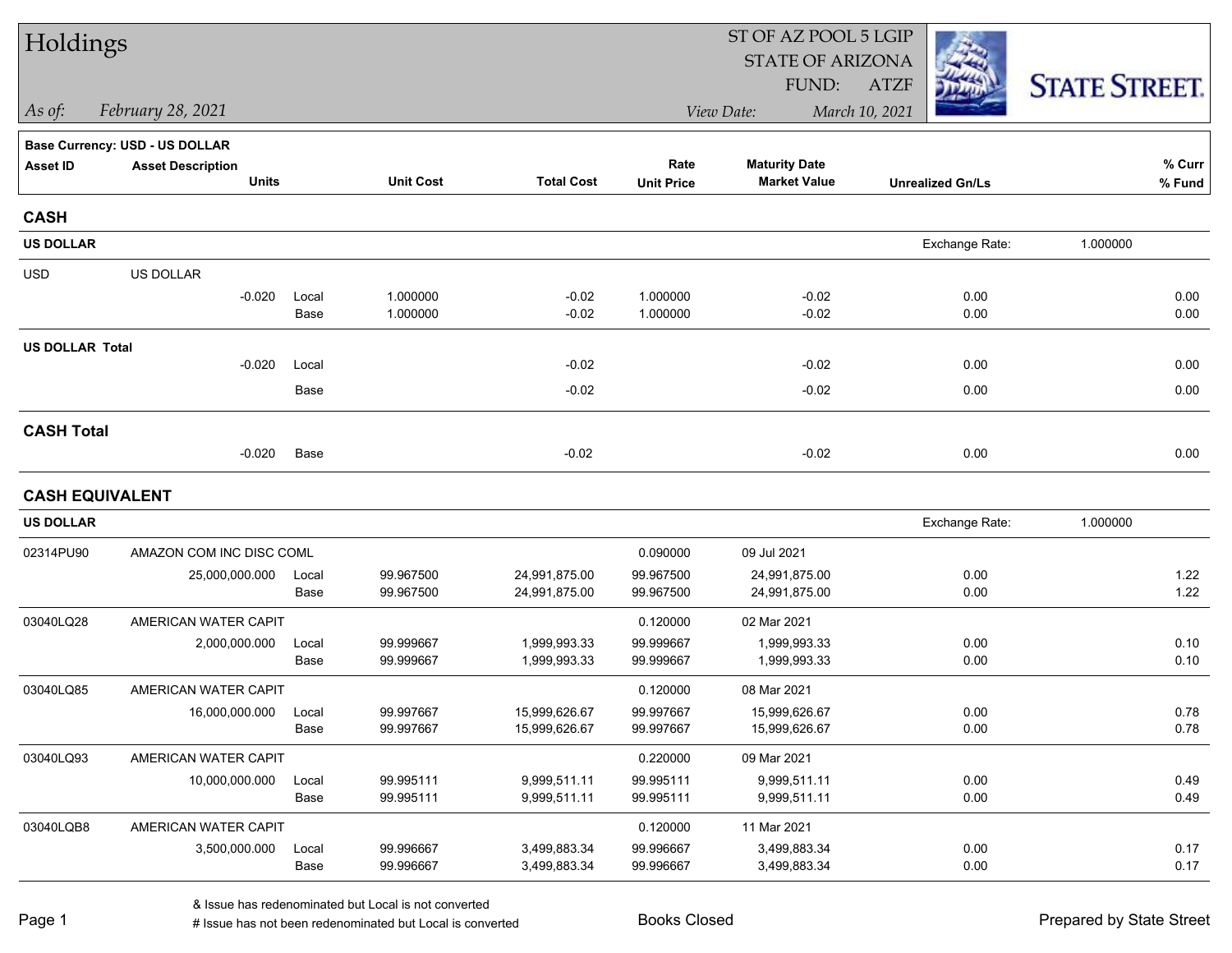| Holdings        |                                       |       |                  |                   |                   |                         |                         |                      |
|-----------------|---------------------------------------|-------|------------------|-------------------|-------------------|-------------------------|-------------------------|----------------------|
|                 |                                       |       |                  |                   |                   | <b>STATE OF ARIZONA</b> |                         |                      |
|                 |                                       |       |                  |                   |                   | FUND:                   | <b>ATZF</b>             | <b>STATE STREET.</b> |
| As of:          | February 28, 2021                     |       |                  |                   |                   | View Date:              | March 10, 2021          |                      |
|                 | <b>Base Currency: USD - US DOLLAR</b> |       |                  |                   |                   |                         |                         |                      |
| <b>Asset ID</b> | <b>Asset Description</b>              |       |                  |                   | Rate              | <b>Maturity Date</b>    |                         | % Curr               |
|                 | <b>Units</b>                          |       | <b>Unit Cost</b> | <b>Total Cost</b> | <b>Unit Price</b> | <b>Market Value</b>     | <b>Unrealized Gn/Ls</b> | % Fund               |
| 03040LQC6       | AMERICAN WATER CAPIT                  |       |                  |                   | 0.120000          | 12 Mar 2021             |                         |                      |
|                 | 10,000,000.000                        | Local | 99.996333        | 9,999,633.33      | 99.996333         | 9,999,633.33            | 0.00                    | 0.49                 |
|                 |                                       | Base  | 99.996333        | 9,999,633.33      | 99.996333         | 9,999,633.33            | 0.00                    | 0.49                 |
| 03785DRF5       | APPLE INC                             |       |                  |                   | 0.060000          | 15 Apr 2021             |                         |                      |
|                 | 25,000,000.000                        | Local | 99.992500        | 24,998,125.00     | 99.992500         | 24,998,125.00           | 0.00                    | 1.22                 |
|                 |                                       | Base  | 99.992500        | 24,998,125.00     | 99.992500         | 24,998,125.00           | 0.00                    | 1.22                 |
| 03785DSQ0       | <b>APPLE INC</b>                      |       |                  |                   | 0.090000          | 24 May 2021             |                         |                      |
|                 | 25,000,000.000                        | Local | 99.979000        | 24,994,750.00     | 99.979000         | 24,994,750.00           | 0.00                    | 1.22                 |
|                 |                                       | Base  | 99.979000        | 24,994,750.00     | 99.979000         | 24,994,750.00           | 0.00                    | 1.22                 |
| 04821TST3       | ATLANTIC ASSET SECUR                  |       |                  |                   | 0.160000          | 27 May 2021             |                         |                      |
|                 | 20,000,000.000                        | Local | 99.961333        | 19,992,266.67     | 99.961333         | 19,992,266.67           | 0.00                    | 0.98                 |
|                 |                                       | Base  | 99.961333        | 19,992,266.67     | 99.961333         | 19,992,266.67           | 0.00                    | 0.98                 |
| 06367C5Z6       | <b>BANK OF MONTREAL-</b>              |       |                  |                   | 0.180000          | 07 Jul 2021             |                         |                      |
|                 | 15,000,000.000                        | Local | 100.000000       | 15,000,000.00     | 100.000000        | 15,000,000.00           | 0.00                    | 0.73                 |
|                 |                                       | Base  | 100.000000       | 15,000,000.00     | 100.000000        | 15,000,000.00           | 0.00                    | 0.73                 |
| 06367CBF3       | <b>BANK OF MONTREAL-</b>              |       |                  |                   | 0.140000          | 17 May 2021             |                         |                      |
|                 | 25,000,000.000                        | Local | 100.000000       | 25,000,000.00     | 100.000000        | 25,000,000.00           | 0.00                    | 1.22                 |
|                 |                                       | Base  | 100.000000       | 25,000,000.00     | 100.000000        | 25,000,000.00           | 0.00                    | 1.22                 |
| 07010JQF1       | <b>BASIN ELEC PWR COOP</b>            |       |                  |                   | 0.130000          | 15 Mar 2021             |                         |                      |
|                 | 10,000,000.000                        | Local | 99.994944        | 9,999,494.44      | 99.994944         | 9,999,494.44            | 0.00                    | 0.49                 |
|                 |                                       | Base  | 99.994944        | 9,999,494.44      | 99.994944         | 9,999,494.44            | 0.00                    | 0.49                 |
| 07010JQH7       | <b>BASIN ELEC PWR COOP</b>            |       |                  |                   | 0.130000          | 17 Mar 2021             |                         |                      |
|                 | 15,000,000.000                        | Local | 99.994222        | 14,999,133.34     | 99.994222         | 14,999,133.34           | 0.00                    | 0.73                 |
|                 |                                       | Base  | 99.994222        | 14,999,133.34     | 99.994222         | 14,999,133.34           | 0.00                    | 0.73                 |
| 07010JQK0       | <b>BASIN ELEC PWR COOP</b>            |       |                  |                   | 0.130000          | 19 Mar 2021             |                         |                      |
|                 | 15,000,000.000                        | Local | 99.993500        | 14,999,025.00     | 99.993500         | 14,999,025.00           | 0.00                    | 0.73                 |
|                 |                                       | Base  | 99.993500        | 14,999,025.00     | 99.993500         | 14,999,025.00           | 0.00                    | 0.73                 |
| 07644AQ15       | BEDFORD ROW FDG CORP                  |       |                  |                   | 0.180000          | 01 Mar 2021             |                         |                      |
|                 | 15,000,000.000                        | Local | 100.000000       | 15,000,000.00     | 100.000000        | 15,000,000.00           | 0.00                    | 0.73                 |
|                 |                                       | Base  | 100.000000       | 15,000,000.00     | 100.000000        | 15,000,000.00           | 0.00                    | 0.73                 |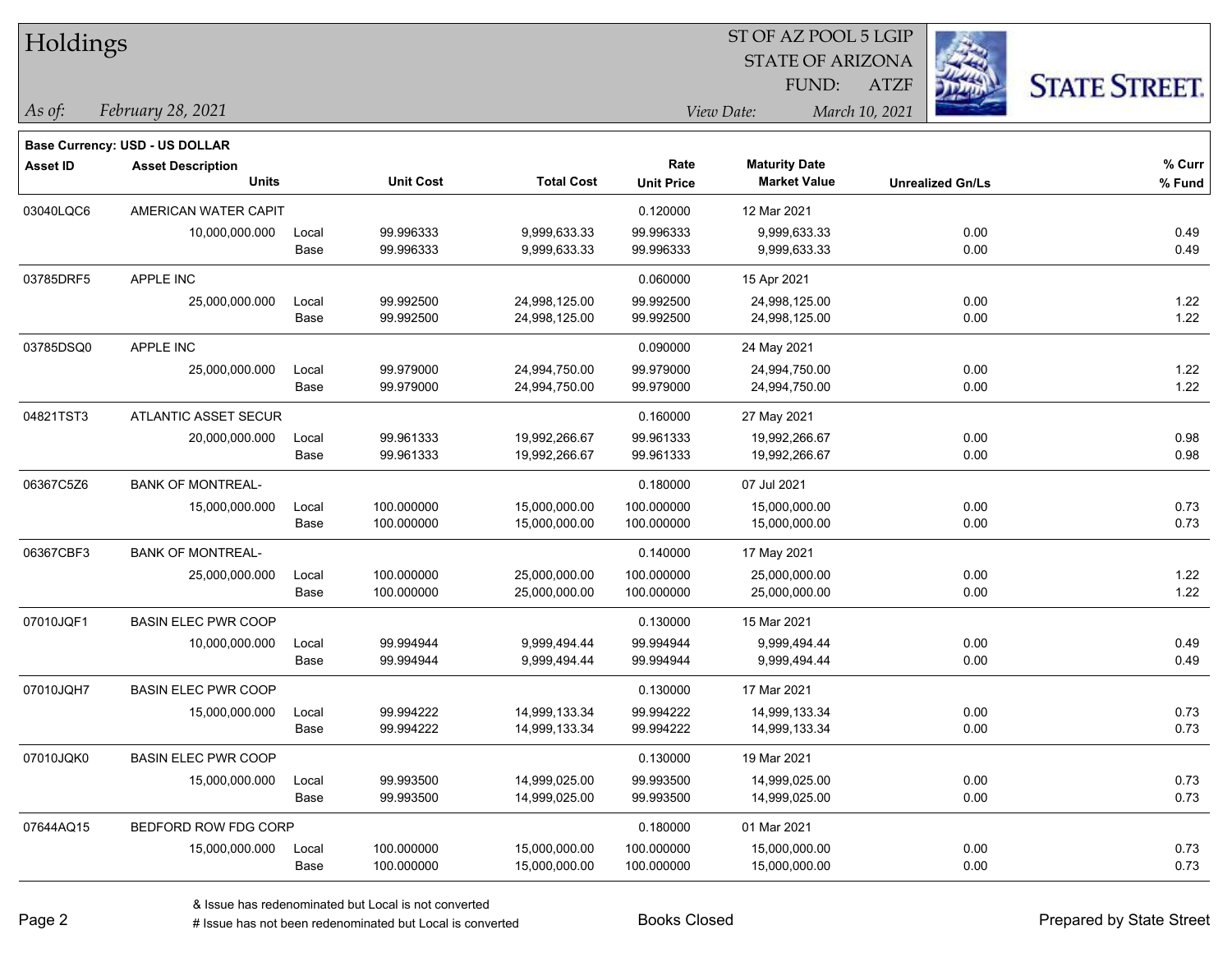| Holdings        |                                       |       |                  |                   |                   |                         | ST OF AZ POOL 5 LGIP    |      |                      |
|-----------------|---------------------------------------|-------|------------------|-------------------|-------------------|-------------------------|-------------------------|------|----------------------|
|                 |                                       |       |                  |                   |                   | <b>STATE OF ARIZONA</b> |                         |      |                      |
|                 |                                       |       |                  |                   |                   | FUND:                   | <b>ATZF</b>             |      | <b>STATE STREET.</b> |
| As of:          | February 28, 2021                     |       |                  |                   |                   | View Date:              | March 10, 2021          |      |                      |
|                 | <b>Base Currency: USD - US DOLLAR</b> |       |                  |                   |                   |                         |                         |      |                      |
| <b>Asset ID</b> | <b>Asset Description</b>              |       |                  |                   | Rate              | <b>Maturity Date</b>    |                         |      | % Curr               |
|                 | <b>Units</b>                          |       | <b>Unit Cost</b> | <b>Total Cost</b> | <b>Unit Price</b> | <b>Market Value</b>     | <b>Unrealized Gn/Ls</b> |      | % Fund               |
| 07644AQ98       | BEDFORD ROW FDG CORP                  |       |                  |                   | 0.130000          | 09 Mar 2021             |                         |      |                      |
|                 | 9,250,000.000                         | Local | 99.997111        | 9,249,732.78      | 99.997111         | 9,249,732.78            |                         | 0.00 | 0.45                 |
|                 |                                       | Base  | 99.997111        | 9,249,732.78      | 99.997111         | 9,249,732.78            |                         | 0.00 | 0.45                 |
| 07644AQ98       | BEDFORD ROW FDG CORP                  |       |                  |                   | 0.220000          | 09 Mar 2021             |                         |      |                      |
|                 | 5,000,000.000                         | Local | 99.995111        | 4,999,755.56      | 99.995111         | 4,999,755.56            |                         | 0.00 | 0.24                 |
|                 |                                       | Base  | 99.995111        | 4,999,755.56      | 99.995111         | 4,999,755.56            |                         | 0.00 | 0.24                 |
| 07644AQW7       | BEDFORD ROW FDG CORP                  |       |                  |                   | 0.230000          | 30 Mar 2021             |                         |      |                      |
|                 | 10,000,000.000                        | Local | 99.981472        | 9,998,147.22      | 99.981472         | 9,998,147.22            |                         | 0.00 | 0.49                 |
|                 |                                       | Base  | 99.981472        | 9,998,147.22      | 99.981472         | 9,998,147.22            |                         | 0.00 | 0.49                 |
| 07645RCS3       | BEDFORD ROW FDG CORP                  |       |                  |                   | 0.288630          | 20 Sep 2021             |                         |      |                      |
|                 | 10,000,000.000                        | Local | 100.000000       | 10,000,000.00     | 100.000000        | 10,000,000.00           |                         | 0.00 | 0.49                 |
|                 |                                       | Base  | 100.000000       | 10,000,000.00     | 100.000000        | 10,000,000.00           |                         | 0.00 | 0.49                 |
| 1247P2R89       | CAFCO LLC                             |       |                  |                   | 0.180000          | 08 Apr 2021             |                         |      |                      |
|                 | 15,808,000.000                        | Local | 99.981000        | 15,804,996.48     | 99.981000         | 15,804,996.48           |                         | 0.00 | 0.77                 |
|                 |                                       | Base  | 99.981000        | 15,804,996.48     | 99.981000         | 15,804,996.48           |                         | 0.00 | 0.77                 |
| 1247P2RW6       | CAFCO LLC                             |       |                  |                   | 0.170000          | 30 Apr 2021             |                         |      |                      |
|                 | 25,000,000.000                        | Local | 99.971667        | 24,992,916.67     | 99.971667         | 24,992,916.67           |                         | 0.00 | 1.22                 |
|                 |                                       | Base  | 99.971667        | 24,992,916.67     | 99.971667         | 24,992,916.67           |                         | 0.00 | 1.22                 |
| 12619TSA3       | CRC FUNDING LLC                       |       |                  |                   | 0.150000          | 10 May 2021             |                         |      |                      |
|                 | 10,000,000.000                        | Local | 99.970833        | 9,997,083.33      | 99.970833         | 9,997,083.33            |                         | 0.00 | 0.49                 |
|                 |                                       | Base  | 99.970833        | 9,997,083.33      | 99.970833         | 9,997,083.33            |                         | 0.00 | 0.49                 |
| 15060XQ39       | CEDAR SPRING CPTL CO                  |       |                  |                   | 0.220000          | 03 Mar 2021             |                         |      |                      |
|                 | 15,000,000.000                        | Local | 99.998778        | 14,999,816.67     | 99.998778         | 14,999,816.67           |                         | 0.00 | 0.73                 |
|                 |                                       | Base  | 99.998778        | 14,999,816.67     | 99.998778         | 14,999,816.67           |                         | 0.00 | 0.73                 |
| 15060XQF2       | CEDAR SPRING CPTL CO                  |       |                  |                   | 0.250000          | 15 Mar 2021             |                         |      |                      |
|                 | 10,000,000.000                        | Local | 99.990278        | 9,999,027.78      | 99.990278         | 9,999,027.78            |                         | 0.00 | 0.49                 |
|                 |                                       | Base  | 99.990278        | 9,999,027.78      | 99.990278         | 9,999,027.78            |                         | 0.00 | 0.49                 |
| 15060XR79       | CEDAR SPRING CPTL CO                  |       |                  |                   | 0.200000          | 07 Apr 2021             |                         |      |                      |
|                 | 10,000,000.000                        | Local | 99.979444        | 9,997,944.44      | 99.979444         | 9,997,944.44            |                         | 0.00 | 0.49                 |
|                 |                                       | Base  | 99.979444        | 9,997,944.44      | 99.979444         | 9,997,944.44            |                         | 0.00 | 0.49                 |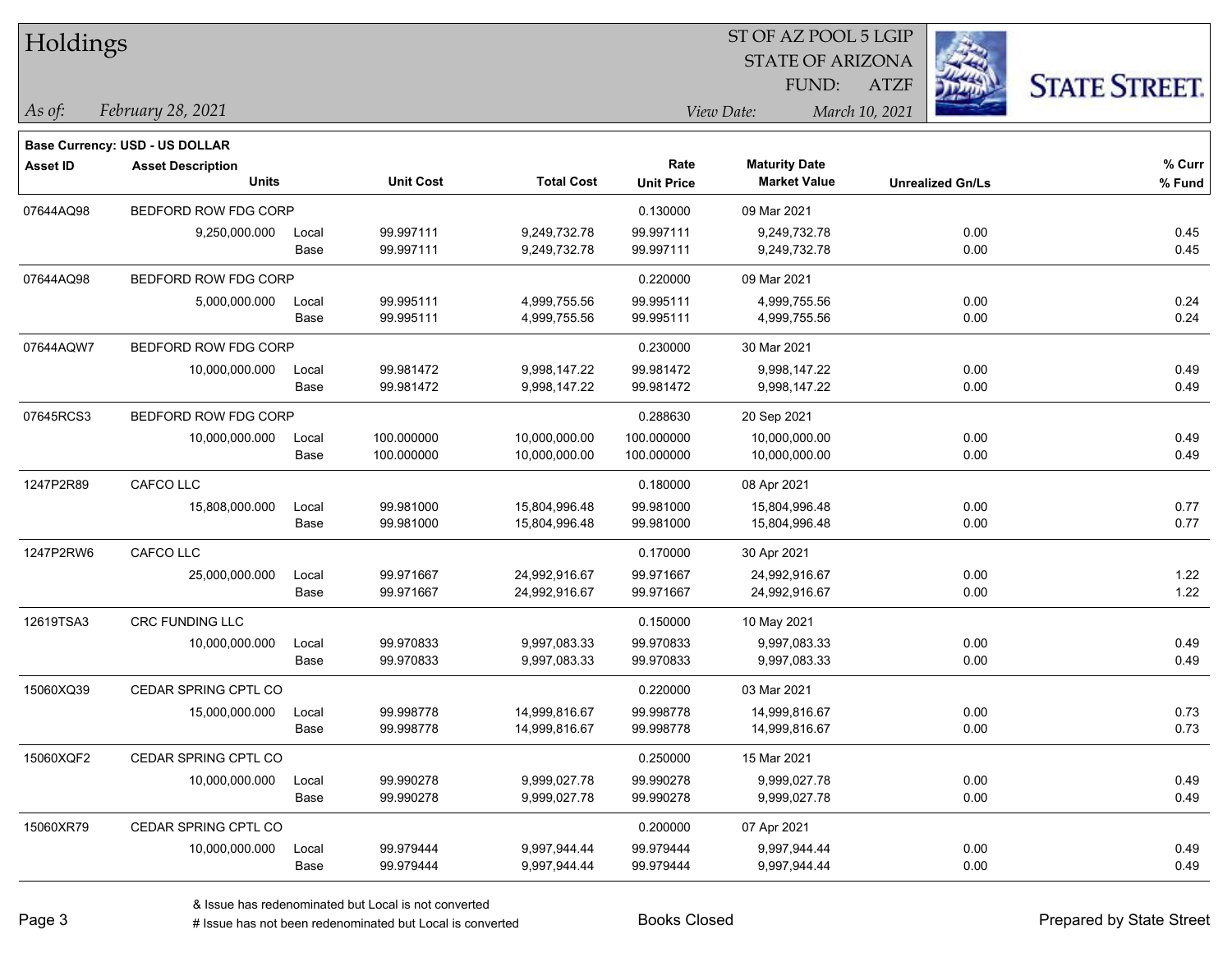| Holdings        |                                          |       |                  |                   |                           |                                             | ST OF AZ POOL 5 LGIP |                         |                      |  |
|-----------------|------------------------------------------|-------|------------------|-------------------|---------------------------|---------------------------------------------|----------------------|-------------------------|----------------------|--|
|                 |                                          |       |                  |                   |                           | <b>STATE OF ARIZONA</b>                     |                      |                         |                      |  |
|                 |                                          |       |                  |                   |                           | FUND:                                       | <b>ATZF</b>          |                         | <b>STATE STREET.</b> |  |
| As of:          | February 28, 2021                        |       |                  |                   |                           | View Date:                                  | March 10, 2021       |                         |                      |  |
|                 |                                          |       |                  |                   |                           |                                             |                      |                         |                      |  |
|                 | <b>Base Currency: USD - US DOLLAR</b>    |       |                  |                   |                           |                                             |                      |                         |                      |  |
| <b>Asset ID</b> | <b>Asset Description</b><br><b>Units</b> |       | <b>Unit Cost</b> | <b>Total Cost</b> | Rate<br><b>Unit Price</b> | <b>Maturity Date</b><br><b>Market Value</b> |                      | <b>Unrealized Gn/Ls</b> | % Curr<br>% Fund     |  |
|                 |                                          |       |                  |                   |                           |                                             |                      |                         |                      |  |
| 15060XSA1       | CEDAR SPRING CPTL CO                     |       |                  |                   | 0.160000                  | 10 May 2021                                 |                      |                         |                      |  |
|                 | 15,000,000.000                           | Local | 99.968889        | 14,995,333.34     | 99.968889                 | 14,995,333.34                               |                      | 0.00                    | 0.73                 |  |
|                 |                                          | Base  | 99.968889        | 14,995,333.34     | 99.968889                 | 14,995,333.34                               |                      | 0.00                    | 0.73                 |  |
| 15963TQJ1       | CHARIOT FNDG LLC                         |       |                  |                   | 0.240000                  | 18 Mar 2021                                 |                      |                         |                      |  |
|                 | 15,000,000.000                           | Local | 99.988667        | 14,998,300.00     | 99.988667                 | 14,998,300.00                               |                      | 0.00                    | 0.73                 |  |
|                 |                                          | Base  | 99.988667        | 14,998,300.00     | 99.988667                 | 14,998,300.00                               |                      | 0.00                    | 0.73                 |  |
| 15963TRN1       | <b>CHARIOT FNDG LLC</b>                  |       |                  |                   | 0.170000                  | 22 Apr 2021                                 |                      |                         |                      |  |
|                 | 10,000,000.000                           | Local | 99.975444        | 9,997,544.44      | 99.975444                 | 9,997,544.44                                |                      | 0.00                    | 0.49                 |  |
|                 |                                          | Base  | 99.975444        | 9,997,544.44      | 99.975444                 | 9,997,544.44                                |                      | 0.00                    | 0.49                 |  |
| 15963TS34       | <b>CHARIOT FNDG LLC</b>                  |       |                  |                   | 0.160000                  | 03 May 2021                                 |                      |                         |                      |  |
|                 | 10,000,000.000                           | Local | 99.972000        | 9,997,200.00      | 99.972000                 | 9.997.200.00                                |                      | 0.00                    | 0.49                 |  |
|                 |                                          | Base  | 99.972000        | 9,997,200.00      | 99.972000                 | 9,997,200.00                                |                      | 0.00                    | 0.49                 |  |
| 16677JQS8       | CHEVRON CORP                             |       |                  |                   | 0.160000                  | 26 Mar 2021                                 |                      |                         |                      |  |
|                 | 25,000,000.000                           | Local | 99.988889        | 24,997,222.22     | 99.988889                 | 24,997,222.22                               |                      | 0.00                    | 1.22                 |  |
|                 |                                          | Base  | 99.988889        | 24,997,222.22     | 99.988889                 | 24,997,222.22                               |                      | 0.00                    | 1.22                 |  |
| 16677JQV1       | <b>CHEVRON CORP</b>                      |       |                  |                   | 0.140000                  | 29 Mar 2021                                 |                      |                         |                      |  |
|                 | 15,000,000.000                           | Local | 99.989111        | 14,998,366.67     | 99.989111                 | 14,998,366.67                               |                      | 0.00                    | 0.73                 |  |
|                 |                                          | Base  | 99.989111        | 14,998,366.67     | 99.989111                 | 14,998,366.67                               |                      | 0.00                    | 0.73                 |  |
| 16677JSB3       | CHEVRON CORP                             |       |                  |                   | 0.160000                  | 11 May 2021                                 |                      |                         |                      |  |
|                 | 4,000,000.000                            | Local | 99.968445        | 3,998,737.78      | 99.968445                 | 3,998,737.78                                |                      | 0.00                    | 0.20                 |  |
|                 |                                          | Base  | 99.968445        | 3,998,737.78      | 99.968445                 | 3,998,737.78                                |                      | 0.00                    | 0.20                 |  |
| 17177LR63       | CIESCO LLC                               |       |                  |                   | 0.180000                  | 06 Apr 2021                                 |                      |                         |                      |  |
|                 | 8,000,000.000                            | Local | 99.982000        | 7,998,560.00      | 99.982000                 | 7,998,560.00                                |                      | 0.00                    | 0.39                 |  |
|                 |                                          | Base  | 99.982000        | 7,998,560.00      | 99.982000                 | 7,998,560.00                                |                      | 0.00                    | 0.39                 |  |
| 19121AQ38       | COCA-COLA COMPANY                        |       |                  |                   | 0.070000                  | 03 Mar 2021                                 |                      |                         |                      |  |
|                 | 10,000,000.000                           | Local | 99.999611        | 9,999,961.11      | 99.999611                 | 9,999,961.11                                |                      | 0.00                    | 0.49                 |  |
|                 |                                          | Base  | 99.999611        | 9,999,961.11      | 99.999611                 | 9,999,961.11                                |                      | 0.00                    | 0.49                 |  |
| 19121AQ53       | COCA-COLA COMPANY                        |       |                  |                   | 0.110000                  | 05 Mar 2021                                 |                      |                         |                      |  |
|                 | 25,000,000.000                           | Local | 99.998778        | 24,999,694.44     | 99.998778                 | 24,999,694.44                               |                      | 0.00                    | 1.22                 |  |
|                 |                                          | Base  | 99.998778        | 24,999,694.44     | 99.998778                 | 24,999,694.44                               |                      | 0.00                    | 1.22                 |  |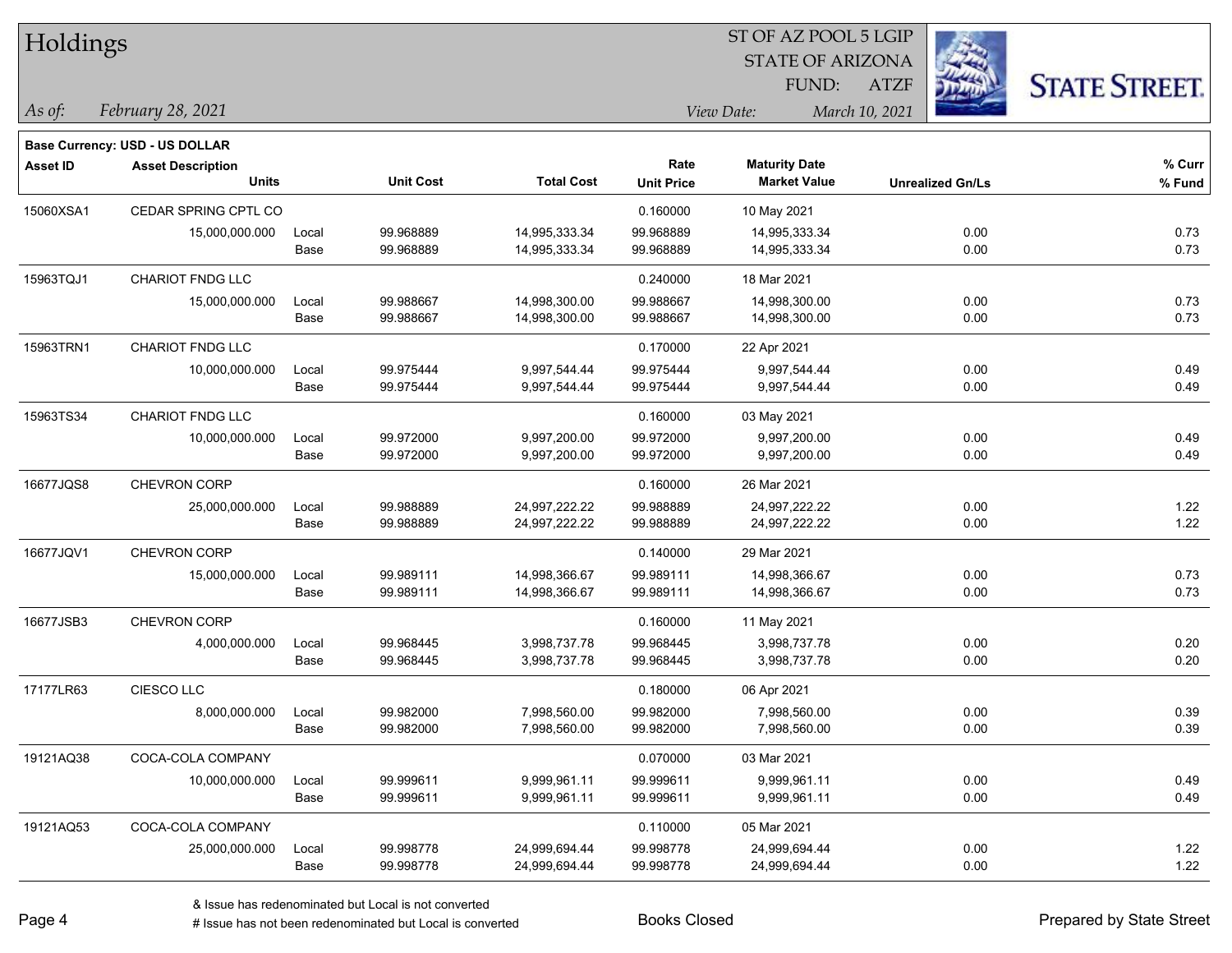| Holdings        |                                |       |                  |                   | ST OF AZ POOL 5 LGIP |                         |                         |                      |  |  |
|-----------------|--------------------------------|-------|------------------|-------------------|----------------------|-------------------------|-------------------------|----------------------|--|--|
|                 |                                |       |                  |                   |                      | <b>STATE OF ARIZONA</b> |                         |                      |  |  |
|                 |                                |       |                  |                   |                      | FUND:                   | <b>ATZF</b>             | <b>STATE STREET.</b> |  |  |
| As of:          | February 28, 2021              |       |                  |                   |                      | View Date:              | March 10, 2021          |                      |  |  |
|                 | Base Currency: USD - US DOLLAR |       |                  |                   |                      |                         |                         |                      |  |  |
| <b>Asset ID</b> | <b>Asset Description</b>       |       |                  |                   | Rate                 | <b>Maturity Date</b>    |                         | % Curr               |  |  |
|                 | <b>Units</b>                   |       | <b>Unit Cost</b> | <b>Total Cost</b> | <b>Unit Price</b>    | <b>Market Value</b>     | <b>Unrealized Gn/Ls</b> | % Fund               |  |  |
| 19121AQC8       | COCA-COLA COMPANY              |       |                  |                   | 0.090000             | 12 Mar 2021             |                         |                      |  |  |
|                 | 6,495,000.000                  | Local | 99.997250        | 6,494,821.39      | 99.997250            | 6,494,821.39            | 0.00                    | 0.32                 |  |  |
|                 |                                | Base  | 99.997250        | 6,494,821.39      | 99.997250            | 6,494,821.39            | 0.00                    | 0.32                 |  |  |
| 2063C0RL8       | CONCORD MIN CPTL CO            |       |                  |                   | 0.190000             | 20 Apr 2021             |                         |                      |  |  |
|                 | 20,000,000.000                 | Local | 99.973611        | 19,994,722.22     | 99.973611            | 19,994,722.22           | 0.00                    | 0.98                 |  |  |
|                 |                                | Base  | 99.973611        | 19,994,722.22     | 99.973611            | 19,994,722.22           | 0.00                    | 0.98                 |  |  |
| 2063C0S37       | CONCORD MIN CPTL CO            |       |                  |                   | 0.160000             | 03 May 2021             |                         |                      |  |  |
|                 | 15,000,000.000                 | Local | 99.972000        | 14,995,800.00     | 99.972000            | 14,995,800.00           | 0.00                    | 0.73                 |  |  |
|                 |                                | Base  | 99.972000        | 14,995,800.00     | 99.972000            | 14,995,800.00           | 0.00                    | 0.73                 |  |  |
| 2063C0SE3       | CONCORD MIN CPTL CO            |       |                  |                   | 0.160000             | 14 May 2021             |                         |                      |  |  |
|                 | 15,000,000.000                 | Local | 99.967111        | 14,995,066.67     | 99.967111            | 14,995,066.67           | 0.00                    | 0.73                 |  |  |
|                 |                                | Base  | 99.967111        | 14,995,066.67     | 99.967111            | 14,995,066.67           | 0.00                    | 0.73                 |  |  |
| 30229AT17       | <b>EXXON MOBIL CORP</b>        |       |                  |                   | 0.190000             | 01 Jun 2021             |                         |                      |  |  |
|                 | 15,000,000.000                 | Local | 99.951444        | 14,992,716.67     | 99.951444            | 14,992,716.67           | 0.00                    | 0.73                 |  |  |
|                 |                                | Base  | 99.951444        | 14,992,716.67     | 99.951444            | 14,992,716.67           | 0.00                    | 0.73                 |  |  |
| 30229ATW9       | <b>EXXON MOBIL CORP</b>        |       |                  |                   | 0.190000             | 30 Jun 2021             |                         |                      |  |  |
|                 | 10,000,000.000                 | Local | 99.936139        | 9,993,613.89      | 99.936139            | 9,993,613.89            | 0.00                    | 0.49                 |  |  |
|                 |                                | Base  | 99.936139        | 9,993,613.89      | 99.936139            | 9,993,613.89            | 0.00                    | 0.49                 |  |  |
| 30229AUW7       | <b>EXXON MOBIL CORP</b>        |       |                  |                   | 0.220000             | 30 Jul 2021             |                         |                      |  |  |
|                 | 15,000,000.000                 | Local | 99.907722        | 14,986,158.33     | 99.907722            | 14,986,158.33           | 0.00                    | 0.73                 |  |  |
|                 |                                | Base  | 99.907722        | 14,986,158.33     | 99.907722            | 14,986,158.33           | 0.00                    | 0.73                 |  |  |
| 30229AVT3       | <b>EXXON MOBIL CORP</b>        |       |                  |                   | 0.210000             | 27 Aug 2021             |                         |                      |  |  |
|                 | 10,000,000.000                 | Local | 99.895583        | 9,989,558.33      | 99.895583            | 9,989,558.33            | 0.00                    | 0.49                 |  |  |
|                 |                                | Base  | 99.895583        | 9,989,558.33      | 99.895583            | 9,989,558.33            | 0.00                    | 0.49                 |  |  |
| 30601VQW4       | <b>FAIRWAY FINANCE CORP</b>    |       |                  |                   | 0.210000             | 30 Mar 2021             |                         |                      |  |  |
|                 | 25,000,000.000                 | Local | 99.983083        | 24,995,770.83     | 99.983083            | 24,995,770.83           | 0.00                    | 1.22                 |  |  |
|                 |                                | Base  | 99.983083        | 24,995,770.83     | 99.983083            | 24,995,770.83           | 0.00                    | 1.22                 |  |  |
| 37829AEY0       | <b>GLENCOVE FDG DAC/LLC</b>    |       |                  |                   | 0.188250             | 15 Jun 2021             |                         |                      |  |  |
|                 | 10,000,000.000                 | Local | 100.000000       | 10,000,000.00     | 100.000000           | 10,000,000.00           | 0.00                    | 0.49                 |  |  |
|                 |                                | Base  | 100.000000       | 10,000,000.00     | 100.000000           | 10,000,000.00           | 0.00                    | 0.49                 |  |  |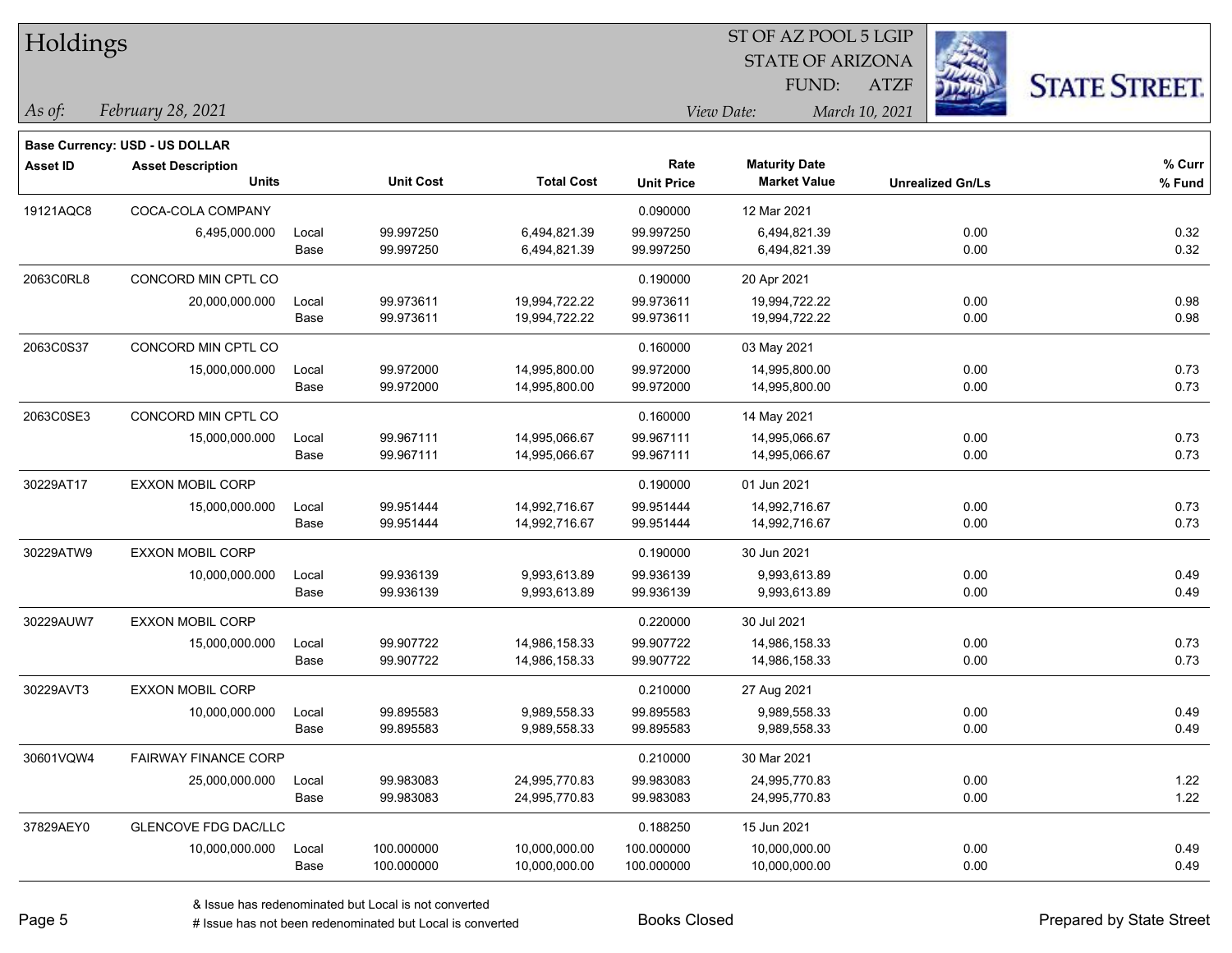| Holdings        |                                       |       |                  |                   | ST OF AZ POOL 5 LGIP |                         |                         |                      |  |  |
|-----------------|---------------------------------------|-------|------------------|-------------------|----------------------|-------------------------|-------------------------|----------------------|--|--|
|                 |                                       |       |                  |                   |                      | <b>STATE OF ARIZONA</b> |                         |                      |  |  |
|                 |                                       |       |                  |                   |                      | FUND:                   | <b>ATZF</b>             | <b>STATE STREET.</b> |  |  |
| As of:          | February 28, 2021                     |       |                  |                   |                      | View Date:              | March 10, 2021          |                      |  |  |
|                 | <b>Base Currency: USD - US DOLLAR</b> |       |                  |                   |                      |                         |                         |                      |  |  |
| <b>Asset ID</b> | <b>Asset Description</b>              |       |                  |                   | Rate                 | <b>Maturity Date</b>    |                         | % Curr               |  |  |
|                 | <b>Units</b>                          |       | <b>Unit Cost</b> | <b>Total Cost</b> | <b>Unit Price</b>    | <b>Market Value</b>     | <b>Unrealized Gn/Ls</b> | % Fund               |  |  |
| 37829AFU7       | <b>GLENCOVE FDG DAC/LLC</b>           |       |                  |                   | 0.169500             | 08 Oct 2021             |                         |                      |  |  |
|                 | 15,000,000.000                        | Local | 100.000000       | 15,000,000.00     | 100.000000           | 15,000,000.00           | 0.00                    | 0.73                 |  |  |
|                 |                                       | Base  | 100.000000       | 15,000,000.00     | 100.000000           | 15,000,000.00           | 0.00                    | 0.73                 |  |  |
| 37829AGG7       | GLENCOVE FDG DAC/LLC                  |       |                  |                   | 0.170750             | 26 Oct 2021             |                         |                      |  |  |
|                 | 15,000,000.000                        | Local | 100.000000       | 15,000,000.00     | 100.000000           | 15,000,000.00           | 0.00                    | 0.73                 |  |  |
|                 |                                       | Base  | 100.000000       | 15,000,000.00     | 100.000000           | 15,000,000.00           | 0.00                    | 0.73                 |  |  |
| 38346LRK4       | <b>GOTHAM FDG CORP</b>                |       |                  |                   | 0.200000             | 19 Apr 2021             |                         |                      |  |  |
|                 | 20,000,000.000                        | Local | 99.972778        | 19,994,555.56     | 99.972778            | 19,994,555.56           | 0.00                    | 0.98                 |  |  |
|                 |                                       | Base  | 99.972778        | 19,994,555.56     | 99.972778            | 19,994,555.56           | 0.00                    | 0.98                 |  |  |
| 38346LRU2       | <b>GOTHAM FDG CORP</b>                |       |                  |                   | 0.160000             | 28 Apr 2021             |                         |                      |  |  |
|                 | 10,000,000.000                        | Local | 99.974222        | 9,997,422.22      | 99.974222            | 9,997,422.22            | 0.00                    | 0.49                 |  |  |
|                 |                                       | Base  | 99.974222        | 9,997,422.22      | 99.974222            | 9,997,422.22            | 0.00                    | 0.49                 |  |  |
| 38346LS31       | <b>GOTHAM FDG CORP</b>                |       |                  |                   | 0.120000             | 03 May 2021             |                         |                      |  |  |
|                 | 10,000,000.000                        | Local | 99.979000        | 9,997,900.00      | 99.979000            | 9,997,900.00            | 0.00                    | 0.49                 |  |  |
|                 |                                       | Base  | 99.979000        | 9,997,900.00      | 99.979000            | 9,997,900.00            | 0.00                    | 0.49                 |  |  |
| 38346LS64       | <b>GOTHAM FDG CORP</b>                |       |                  |                   | 0.150000             | 06 May 2021             |                         |                      |  |  |
|                 | 10,000,000.000                        | Local | 99.972500        | 9,997,250.00      | 99.972500            | 9,997,250.00            | 0.00                    | 0.49                 |  |  |
|                 |                                       | Base  | 99.972500        | 9,997,250.00      | 99.972500            | 9,997,250.00            | 0.00                    | 0.49                 |  |  |
| 40060WQ21       | GTA FDG LLC DISC                      |       |                  |                   | 0.070000             | 02 Mar 2021             |                         |                      |  |  |
|                 | 20,000,000.000                        | Local | 99.999806        | 19,999,961.11     | 99.999806            | 19,999,961.11           | 0.00                    | 0.98                 |  |  |
|                 |                                       | Base  | 99.999806        | 19,999,961.11     | 99.999806            | 19,999,961.11           | 0.00                    | 0.98                 |  |  |
| 40588LQ10       | HALKIN FINANCE LLC USC                |       |                  |                   | 0.240000             | 01 Mar 2021             |                         |                      |  |  |
|                 | 20,000,000.000                        | Local | 100.000000       | 20,000,000.00     | 100.000000           | 20,000,000.00           | 0.00                    | 0.98                 |  |  |
|                 |                                       | Base  | 100.000000       | 20,000,000.00     | 100.000000           | 20,000,000.00           | 0.00                    | 0.98                 |  |  |
| 40588LQH5       | HALKIN FINANCE LLC USC                |       |                  |                   | 0.260000             | 17 Mar 2021             |                         |                      |  |  |
|                 | 15,000,000.000                        | Local | 99.988444        | 14,998,266.67     | 99.988444            | 14,998,266.67           | 0.00                    | 0.73                 |  |  |
|                 |                                       | Base  | 99.988444        | 14,998,266.67     | 99.988444            | 14,998,266.67           | 0.00                    | 0.73                 |  |  |
| 40588LR50       | HALKIN FINANCE LLC USC                |       |                  |                   | 0.250000             | 05 Apr 2021             |                         |                      |  |  |
|                 | 10,000,000.000                        | Local | 99.975694        | 9,997,569.44      | 99.975694            | 9,997,569.44            | 0.00                    | 0.49                 |  |  |
|                 |                                       | Base  | 99.975694        | 9,997,569.44      | 99.975694            | 9,997,569.44            | 0.00                    | 0.49                 |  |  |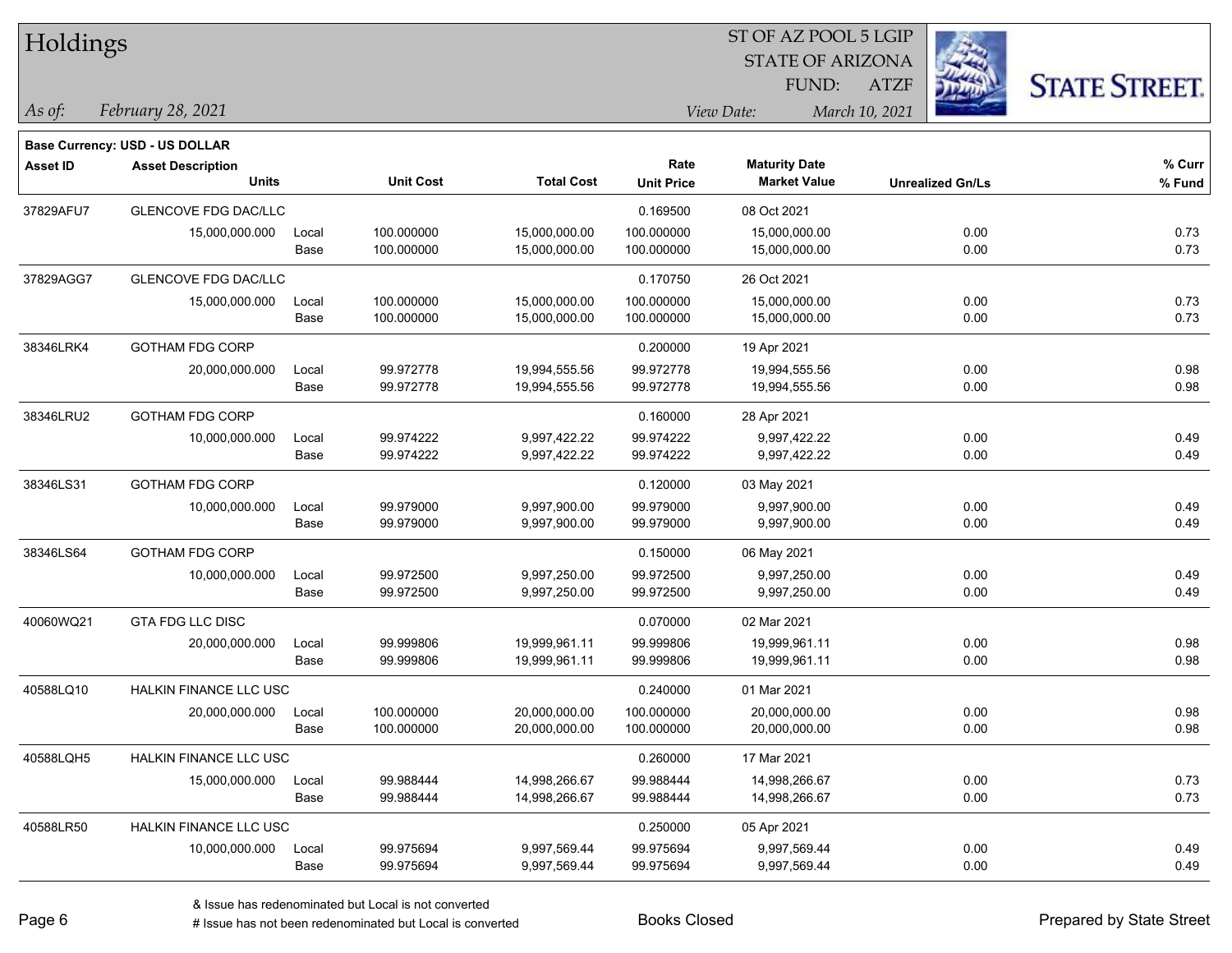| Holdings        |                                       |       |                  |                   |                   | ST OF AZ POOL 5 LGIP    |                         |                      |
|-----------------|---------------------------------------|-------|------------------|-------------------|-------------------|-------------------------|-------------------------|----------------------|
|                 |                                       |       |                  |                   |                   | <b>STATE OF ARIZONA</b> |                         |                      |
|                 |                                       |       |                  |                   |                   | FUND:                   | <b>ATZF</b>             | <b>STATE STREET.</b> |
| As of:          | February 28, 2021                     |       |                  |                   |                   | View Date:              | March 10, 2021          |                      |
|                 | <b>Base Currency: USD - US DOLLAR</b> |       |                  |                   |                   |                         |                         |                      |
| <b>Asset ID</b> | <b>Asset Description</b>              |       |                  |                   | Rate              | <b>Maturity Date</b>    |                         | % Curr               |
|                 | <b>Units</b>                          |       | <b>Unit Cost</b> | <b>Total Cost</b> | <b>Unit Price</b> | <b>Market Value</b>     | <b>Unrealized Gn/Ls</b> | % Fund               |
| 45779PQ43       | INSTITUTIONAL SECURED                 |       |                  |                   | 0.170000          | 04 Mar 2021             |                         |                      |
|                 | 25,000,000.000                        | Local | 99.998583        | 24,999,645.83     | 99.998583         | 24,999,645.83           | 0.00                    | 1.22                 |
|                 |                                       | Base  | 99.998583        | 24,999,645.83     | 99.998583         | 24,999,645.83           | 0.00                    | 1.22                 |
| 45779PQA9       | INSTITUTIONAL SECURED                 |       |                  |                   | 0.180000          | 10 Mar 2021             |                         |                      |
|                 | 15,000,000.000                        | Local | 99.995500        | 14,999,325.00     | 99.995500         | 14,999,325.00           | 0.00                    | 0.73                 |
|                 |                                       | Base  | 99.995500        | 14,999,325.00     | 99.995500         | 14,999,325.00           | 0.00                    | 0.73                 |
| 45779PSQ2       | <b>INSTITUTIONAL SECURED</b>          |       |                  |                   | 0.180000          | 24 May 2021             |                         |                      |
|                 | 10,000,000.000                        | Local | 99.958000        | 9,995,800.00      | 99.958000         | 9,995,800.00            | 0.00                    | 0.49                 |
|                 |                                       | Base  | 99.958000        | 9,995,800.00      | 99.958000         | 9,995,800.00            | 0.00                    | 0.49                 |
| 47816FT19       | <b>JOHNSON &amp; JOHNSON</b>          |       |                  |                   | 0.110000          | 01 Jun 2021             |                         |                      |
|                 | 20,000,000.000                        | Local | 99.971889        | 19,994,377.78     | 99.984411         | 19,996,882.20           | 2,504.42                | 0.98                 |
|                 |                                       | Base  | 99.971889        | 19,994,377.78     | 99.984411         | 19,996,882.20           | 2,504.42                | 0.98                 |
| 47816FT19       | <b>JOHNSON &amp; JOHNSON</b>          |       |                  |                   | 0.150000          | 01 Jun 2021             |                         |                      |
|                 | 5,000,000.000                         | Local | 99.961667        | 4,998,083.33      | 99.984411         | 4,999,220.55            | 1,137.22                | 0.24                 |
|                 |                                       | Base  | 99.961667        | 4,998,083.33      | 99.984411         | 4,999,220.55            | 1,137.22                | 0.24                 |
| 4820P2R56       | JUPITER SECT CO LLC                   |       |                  |                   | 0.200000          | 05 Apr 2021             |                         |                      |
|                 | 10,000,000.000                        | Local | 99.980556        | 9,998,055.55      | 99.980556         | 9,998,055.55            | 0.00                    | 0.49                 |
|                 |                                       | Base  | 99.980556        | 9,998,055.55      | 99.980556         | 9,998,055.55            | 0.00                    | 0.49                 |
| 4820P2RC1       | JUPITER SECT CO LLC                   |       |                  |                   | 0.180000          | 12 Apr 2021             |                         |                      |
|                 | 10,000,000.000                        | Local | 99.979000        | 9,997,900.00      | 99.979000         | 9,997,900.00            | 0.00                    | 0.49                 |
|                 |                                       | Base  | 99.979000        | 9,997,900.00      | 99.979000         | 9,997,900.00            | 0.00                    | 0.49                 |
| 4820P2SB2       | JUPITER SECT CO LLC                   |       |                  |                   | 0.140000          | 11 May 2021             |                         |                      |
|                 | 20,000,000.000                        | Local | 99.972389        | 19,994,477.78     | 99.972389         | 19,994,477.78           | 0.00                    | 0.98                 |
|                 |                                       | Base  | 99.972389        | 19,994,477.78     | 99.972389         | 19,994,477.78           | 0.00                    | 0.98                 |
| 4820P2SE6       | JUPITER SECT CO LLC                   |       |                  |                   | 0.140000          | 14 May 2021             |                         |                      |
|                 | 10,000,000.000                        | Local | 99.971222        | 9,997,122.22      | 99.971222         | 9,997,122.22            | 0.00                    | 0.49                 |
|                 |                                       | Base  | 99.971222        | 9,997,122.22      | 99.971222         | 9,997,122.22            | 0.00                    | 0.49                 |
| 52952LRD6       | LEXINGTN PKR CAP CO LL                |       |                  |                   | 0.210000          | 13 Apr 2021             |                         |                      |
|                 | 15,000,000.000                        | Local | 99.974917        | 14,996,237.50     | 99.974917         | 14,996,237.50           | 0.00                    | 0.73                 |
|                 |                                       | Base  | 99.974917        | 14,996,237.50     | 99.974917         | 14,996,237.50           | 0.00                    | 0.73                 |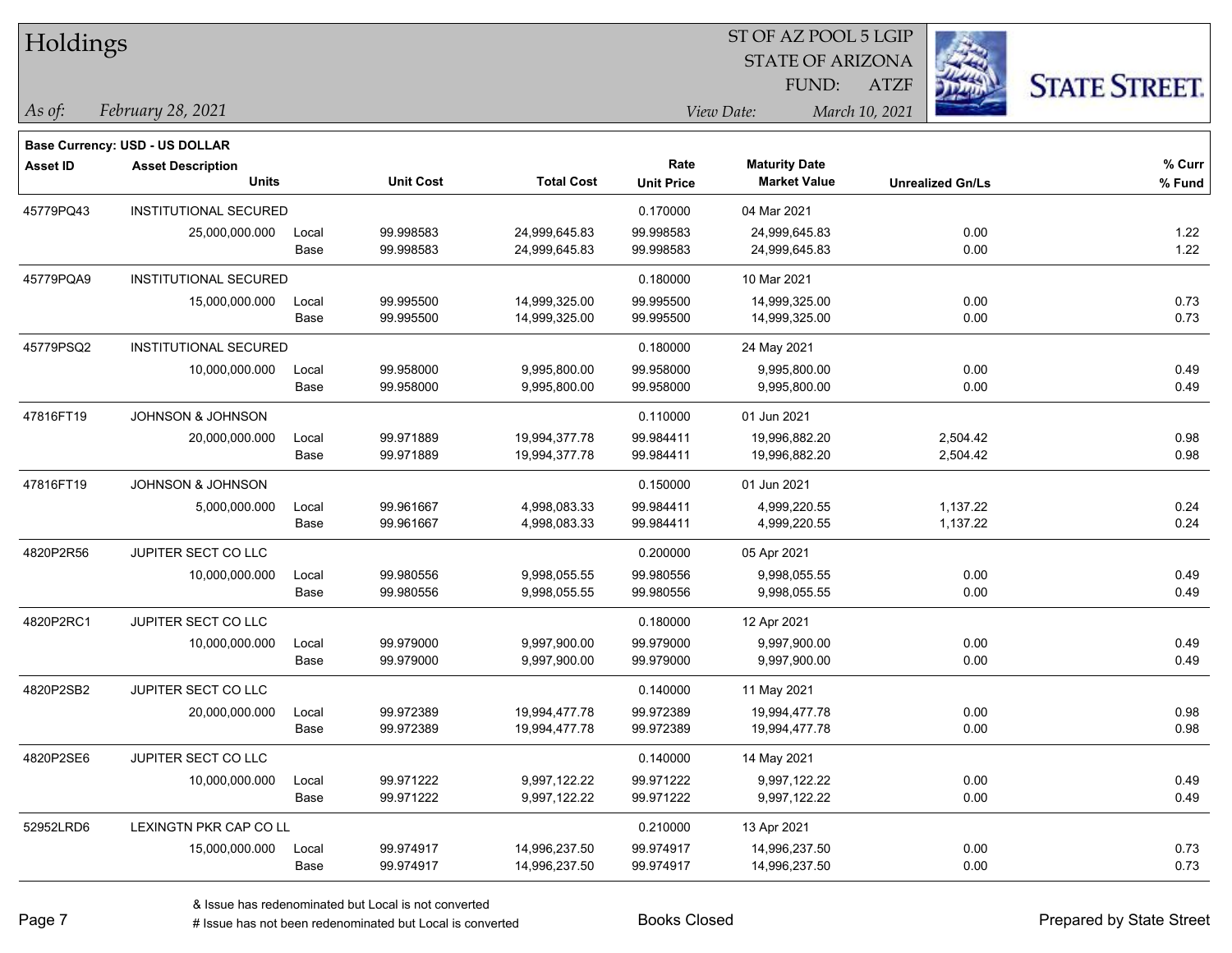| Holdings        |                                |       |                  |                   |                   |                         |                         |                      |
|-----------------|--------------------------------|-------|------------------|-------------------|-------------------|-------------------------|-------------------------|----------------------|
|                 |                                |       |                  |                   |                   | <b>STATE OF ARIZONA</b> |                         |                      |
|                 |                                |       |                  |                   |                   | FUND:                   | <b>ATZF</b>             | <b>STATE STREET.</b> |
| As of:          | February 28, 2021              |       |                  |                   |                   | View Date:              | March 10, 2021          |                      |
|                 | Base Currency: USD - US DOLLAR |       |                  |                   |                   |                         |                         |                      |
| <b>Asset ID</b> | <b>Asset Description</b>       |       |                  |                   | Rate              | <b>Maturity Date</b>    |                         | % Curr               |
|                 | <b>Units</b>                   |       | <b>Unit Cost</b> | <b>Total Cost</b> | <b>Unit Price</b> | <b>Market Value</b>     | <b>Unrealized Gn/Ls</b> | % Fund               |
| 52953AQ40       | LEXINGTN PKR CAP CO LL         |       |                  |                   | 0.130000          | 04 Mar 2021             |                         |                      |
|                 | 20,000,000.000                 | Local | 99.998917        | 19,999,783.33     | 99.998917         | 19,999,783.33           | 0.00                    | 0.98                 |
|                 |                                | Base  | 99.998917        | 19,999,783.33     | 99.998917         | 19,999,783.33           | 0.00                    | 0.98                 |
| 52953ASL0       | LEXINGTN PKR CAP CO LL         |       |                  |                   | 0.210000          | 20 May 2021             |                         |                      |
|                 | 15,000,000.000                 | Local | 99.953333        | 14,993,000.00     | 99.953333         | 14,993,000.00           | 0.00                    | 0.73                 |
|                 |                                | Base  | 99.953333        | 14,993,000.00     | 99.953333         | 14,993,000.00           | 0.00                    | 0.73                 |
| 53127TQ14       | <b>LIBERTY FUNDING LLC</b>     |       |                  |                   | 0.190000          | 01 Mar 2021             |                         |                      |
|                 | 8,500,000.000                  | Local | 100.000000       | 8,500,000.00      | 100.000000        | 8,500,000.00            | 0.00                    | 0.42                 |
|                 |                                | Base  | 100.000000       | 8,500,000.00      | 100.000000        | 8,500,000.00            | 0.00                    | 0.42                 |
| 53127TQ14       | <b>LIBERTY FUNDING LLC</b>     |       |                  |                   | 0.220000          | 01 Mar 2021             |                         |                      |
|                 | 3,000,000.000                  | Local | 100.000000       | 3,000,000.00      | 100.000000        | 3,000,000.00            | 0.00                    | 0.15                 |
|                 |                                | Base  | 100.000000       | 3,000,000.00      | 100.000000        | 3,000,000.00            | 0.00                    | 0.15                 |
| 53127TR70       | LIBERTY FUNDING LLC            |       |                  |                   | 0.170000          | 07 Apr 2021             |                         |                      |
|                 | 5,000,000.000                  | Local | 99.982528        | 4,999,126.39      | 99.982528         | 4,999,126.39            | 0.00                    | 0.24                 |
|                 |                                | Base  | 99.982528        | 4,999,126.39      | 99.982528         | 4,999,126.39            | 0.00                    | 0.24                 |
| 56274LQ23       | MANHATTAN ASSET FDG.           |       |                  |                   | 0.200000          | 02 Mar 2021             |                         |                      |
|                 | 10,000,000.000                 | Local | 99.999444        | 9,999,944.44      | 99.999444         | 9,999,944.44            | 0.00                    | 0.49                 |
|                 |                                | Base  | 99.999444        | 9,999,944.44      | 99.999444         | 9,999,944.44            | 0.00                    | 0.49                 |
| 56274LRN6       | MANHATTAN ASSET FDG.           |       |                  |                   | 0.120000          | 22 Apr 2021             |                         |                      |
|                 | 10,600,000.000                 | Local | 99.982667        | 10,598,162.67     | 99.982667         | 10,598,162.67           | 0.00                    | 0.52                 |
|                 |                                | Base  | 99.982667        | 10,598,162.67     | 99.982667         | 10,598,162.67           | 0.00                    | 0.52                 |
| 56274LS39       | MANHATTAN ASSET FDG.           |       |                  |                   | 0.150000          | 03 May 2021             |                         |                      |
|                 | 20,000,000.000                 | Local | 99.973750        | 19,994,750.00     | 99.973750         | 19,994,750.00           | 0.00                    | 0.98                 |
|                 |                                | Base  | 99.973750        | 19,994,750.00     | 99.973750         | 19,994,750.00           | 0.00                    | 0.98                 |
| 56274LSC9       | <b>MANHATTAN ASSET FDG.</b>    |       |                  |                   | 0.150000          | 12 May 2021             |                         |                      |
|                 | 10,000,000.000                 | Local | 99.970000        | 9,997,000.00      | 99.970000         | 9,997,000.00            | 0.00                    | 0.49                 |
|                 |                                | Base  | 99.970000        | 9,997,000.00      | 99.970000         | 9,997,000.00            | 0.00                    | 0.49                 |
| 57576JQB1       | MASSACHUSETTS MUT LIFE INS CO  |       |                  |                   | 0.090000          | 11 Mar 2021             |                         |                      |
|                 | 25,000,000.000                 | Local | 99.997500        | 24,999,375.00     | 99.997500         | 24,999,375.00           | 0.00                    | 1.22                 |
|                 |                                | Base  | 99.997500        | 24,999,375.00     | 99.997500         | 24,999,375.00           | 0.00                    | 1.22                 |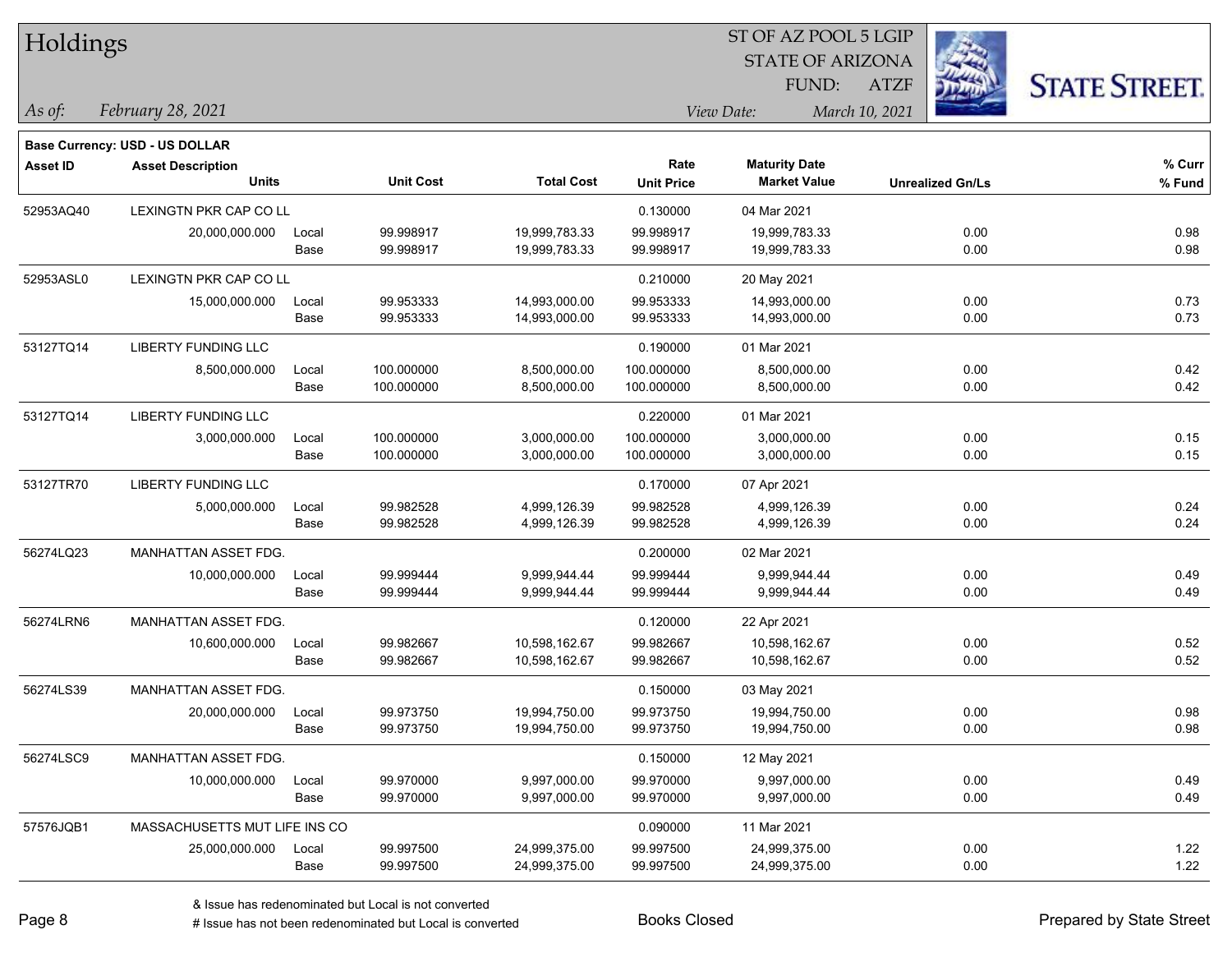| Holdings        |                                |       |                  |                   |                   | ST OF AZ POOL 5 LGIP    |                         |                      |
|-----------------|--------------------------------|-------|------------------|-------------------|-------------------|-------------------------|-------------------------|----------------------|
|                 |                                |       |                  |                   |                   | <b>STATE OF ARIZONA</b> |                         |                      |
|                 |                                |       |                  |                   |                   | FUND:                   | <b>ATZF</b>             | <b>STATE STREET.</b> |
| As of:          | February 28, 2021              |       |                  |                   |                   | View Date:              | March 10, 2021          |                      |
|                 | Base Currency: USD - US DOLLAR |       |                  |                   |                   |                         |                         |                      |
| <b>Asset ID</b> | <b>Asset Description</b>       |       |                  |                   | Rate              | <b>Maturity Date</b>    |                         | % Curr               |
|                 | <b>Units</b>                   |       | <b>Unit Cost</b> | <b>Total Cost</b> | <b>Unit Price</b> | <b>Market Value</b>     | <b>Unrealized Gn/Ls</b> | % Fund               |
| 57576JQC9       | MASSACHUSETTS MUT LIFE INS CO  |       |                  |                   | 0.090000          | 12 Mar 2021             |                         |                      |
|                 | 6,500,000.000                  | Local | 99.997250        | 6,499,821.25      | 99.997250         | 6,499,821.25            | 0.00                    | 0.32                 |
|                 |                                | Base  | 99.997250        | 6,499,821.25      | 99.997250         | 6,499,821.25            | 0.00                    | 0.32                 |
| 59157TQW6       | METLIFE SHORT TERM FDG         |       |                  |                   | 0.180000          | 30 Mar 2021             |                         |                      |
|                 | 11,000,000.000                 | Local | 99.985500        | 10,998,405.00     | 99.985500         | 10,998,405.00           | 0.00                    | 0.54                 |
|                 |                                | Base  | 99.985500        | 10,998,405.00     | 99.985500         | 10,998,405.00           | 0.00                    | 0.54                 |
| 59157TSU8       | METLIFE SHORT TERM FDG         |       |                  |                   | 0.200000          | 28 May 2021             |                         |                      |
|                 | 15,000,000.000                 | Local | 99.951111        | 14,992,666.67     | 99.951111         | 14,992,666.67           | 0.00                    | 0.73                 |
|                 |                                | Base  | 99.951111        | 14,992,666.67     | 99.951111         | 14,992,666.67           | 0.00                    | 0.73                 |
| 59157TT11       | METLIFE SHORT TERM FDG         |       |                  |                   | 0.200000          | 01 Jun 2021             |                         |                      |
|                 | 12,400,000.000                 | Local | 99.948889        | 12,393,662.22     | 99.968822         | 12,396,133.93           | 2,471.71                | 0.61                 |
|                 |                                | Base  | 99.948889        | 12,393,662.22     | 99.968822         | 12,396,133.93           | 2,471.71                | 0.61                 |
| 59157TU19       | METLIFE SHORT TERM FDG         |       |                  |                   | 0.210000          | 01 Jul 2021             |                         |                      |
|                 | 15,000,000.000                 | Local | 99.928833        | 14,989,325.00     | 99.950861         | 14,992,629.15           | 3,304.15                | 0.73                 |
|                 |                                | Base  | 99.928833        | 14,989,325.00     | 99.950861         | 14,992,629.15           | 3,304.15                | 0.73                 |
| 63743CQ14       | NATL RURAL UTIL COOP           |       |                  |                   | 0.130000          | 01 Mar 2021             |                         |                      |
|                 | 20,000,000.000                 | Local | 100.000000       | 20,000,000.00     | 100.000000        | 20,000,000.00           | 0.00                    | 0.98                 |
|                 |                                | Base  | 100.000000       | 20,000,000.00     | 100.000000        | 20,000,000.00           | 0.00                    | 0.98                 |
| 63763PQ93       | NATIONAL SECS CLEARING         |       |                  |                   | 0.090000          | 09 Mar 2021             |                         |                      |
|                 | 20,000,000.000                 | Local | 99.998000        | 19,999,600.00     | 99.998000         | 19,999,600.00           | 0.00                    | 0.98                 |
|                 |                                | Base  | 99.998000        | 19,999,600.00     | 99.998000         | 19,999,600.00           | 0.00                    | 0.98                 |
| 63763PT33       | NATIONAL SECS CLEARING         |       |                  |                   | 0.170000          | 03 Jun 2021             |                         |                      |
|                 | 10,000,000.000                 | Local | 99.955611        | 9,995,561.11      | 99.970756         | 9,997,075.60            | 1,514.49                | 0.49                 |
|                 |                                | Base  | 99.955611        | 9,995,561.11      | 99.970756         | 9,997,075.60            | 1,514.49                | 0.49                 |
| 64105GXV1       | NESTLE CAP CORP                |       |                  |                   | 0.170000          | 29 Oct 2021             |                         |                      |
|                 | 15,000,000.000                 | Local | 99.885722        | 14,982,858.34     | 99.926056         | 14,988,908.40           | 6,050.06                | 0.73                 |
|                 |                                | Base  | 99.885722        | 14,982,858.34     | 99.926056         | 14,988,908.40           | 6,050.06                | 0.73                 |
| 64951WQG2       | NEW YORK LFE CAP COR           |       |                  |                   | 0.120000          | 16 Mar 2021             |                         |                      |
|                 | 9,153,000.000                  | Local | 99.995000        | 9,152,542.35      | 99.995000         | 9,152,542.35            | 0.00                    | 0.45                 |
|                 |                                | Base  | 99.995000        | 9,152,542.35      | 99.995000         | 9,152,542.35            | 0.00                    | 0.45                 |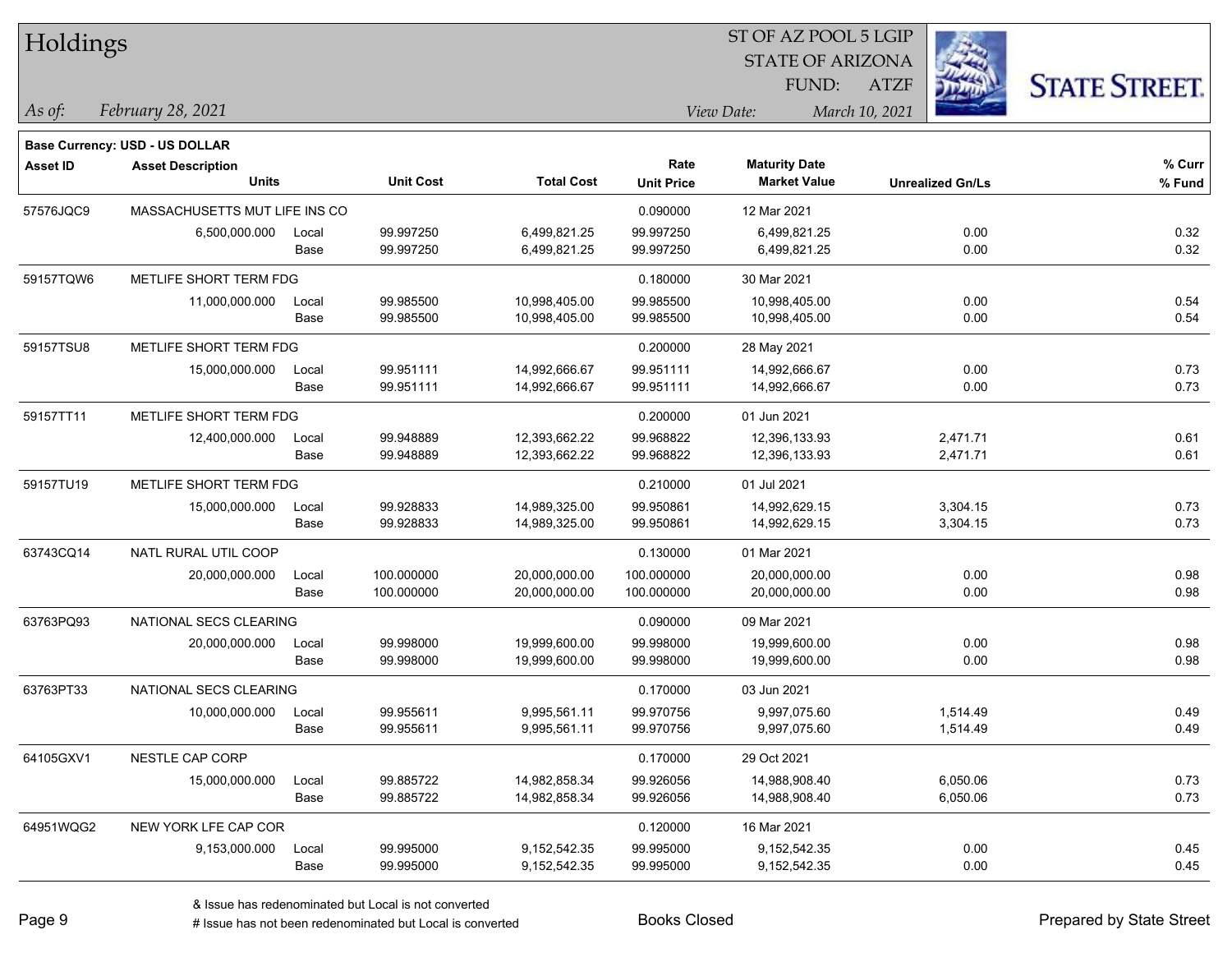| Holdings        |                                       |       |                  |                   |                   | ST OF AZ POOL 5 LGIP    |                |                         |                      |
|-----------------|---------------------------------------|-------|------------------|-------------------|-------------------|-------------------------|----------------|-------------------------|----------------------|
|                 |                                       |       |                  |                   |                   | <b>STATE OF ARIZONA</b> |                |                         |                      |
|                 |                                       |       |                  |                   |                   | FUND:                   | <b>ATZF</b>    |                         | <b>STATE STREET.</b> |
| As of:          | February 28, 2021                     |       |                  |                   |                   | View Date:              | March 10, 2021 |                         |                      |
|                 | <b>Base Currency: USD - US DOLLAR</b> |       |                  |                   |                   |                         |                |                         |                      |
| <b>Asset ID</b> | <b>Asset Description</b>              |       |                  |                   | Rate              | <b>Maturity Date</b>    |                |                         | % Curr               |
|                 | <b>Units</b>                          |       | <b>Unit Cost</b> | <b>Total Cost</b> | <b>Unit Price</b> | <b>Market Value</b>     |                | <b>Unrealized Gn/Ls</b> | % Fund               |
| 64951WRU0       | NEW YORK LFE CAP COR                  |       |                  |                   | 0.110000          | 28 Apr 2021             |                |                         |                      |
|                 | 20,000,000.000                        | Local | 99.982278        | 19,996,455.56     | 99.982278         | 19,996,455.56           |                | 0.00                    | 0.98                 |
|                 |                                       | Base  | 99.982278        | 19,996,455.56     | 99.982278         | 19,996,455.56           |                | 0.00                    | 0.98                 |
| 64951WS39       | NEW YORK LFE CAP COR                  |       |                  |                   | 0.110000          | 03 May 2021             |                |                         |                      |
|                 | 11,277,000.000                        | Local | 99.980750        | 11,274,829.18     | 99.980750         | 11,274,829.18           |                | 0.00                    | 0.55                 |
|                 |                                       | Base  | 99.980750        | 11,274,829.18     | 99.980750         | 11,274,829.18           |                | 0.00                    | 0.55                 |
| 64951WST2       | NEW YORK LFE CAP COR                  |       |                  |                   | 0.090000          | 27 May 2021             |                |                         |                      |
|                 | 15,000,000.000                        | Local | 99.978250        | 14,996,737.50     | 99.978250         | 14,996,737.50           |                | 0.00                    | 0.73                 |
|                 |                                       | Base  | 99.978250        | 14,996,737.50     | 99.978250         | 14,996,737.50           |                | 0.00                    | 0.73                 |
| 65409RQP8       | NIEUW AMSTERDAM RECV                  |       |                  |                   | 0.100000          | 23 Mar 2021             |                |                         |                      |
|                 | 4,600,000.000                         | Local | 99.993889        | 4,599,718.89      | 99.993889         | 4,599,718.89            |                | 0.00                    | 0.22                 |
|                 |                                       | Base  | 99.993889        | 4,599,718.89      | 99.993889         | 4,599,718.89            |                | 0.00                    | 0.22                 |
| 65409RR77       | NIEUW AMSTERDAM RECV                  |       |                  |                   | 0.145000          | 07 Apr 2021             |                |                         |                      |
|                 | 15,700,000.000                        | Local | 99.985097        | 15,697,660.27     | 99.985097         | 15,697,660.27           |                | 0.00                    | 0.77                 |
|                 |                                       | Base  | 99.985097        | 15,697,660.27     | 99.985097         | 15,697,660.27           |                | 0.00                    | 0.77                 |
| 6698M4Q13       | <b>NOVARTIS FNC CRP</b>               |       |                  |                   | 0.060000          | 01 Mar 2021             |                |                         |                      |
|                 | 10,000,000.000                        | Local | 100.000000       | 10,000,000.00     | 100.000000        | 10,000,000.00           |                | 0.00                    | 0.49                 |
|                 |                                       | Base  | 100.000000       | 10,000,000.00     | 100.000000        | 10,000,000.00           |                | 0.00                    | 0.49                 |
| 6698M4RC8       | NOVARTIS FNC CRP                      |       |                  |                   | 0.180000          | 12 Apr 2021             |                |                         |                      |
|                 | 10,000,000.000                        | Local | 99.979000        | 9,997,900.00      | 99.979000         | 9,997,900.00            |                | 0.00                    | 0.49                 |
|                 |                                       | Base  | 99.979000        | 9,997,900.00      | 99.979000         | 9,997,900.00            |                | 0.00                    | 0.49                 |
| 6698M4RS3       | NOVARTIS FNC CRP                      |       |                  |                   | 0.150000          | 26 Apr 2021             |                |                         |                      |
|                 | 15,000,000.000                        | Local | 99.976667        | 14,996,500.00     | 99.976667         | 14,996,500.00           |                | 0.00                    | 0.73                 |
|                 |                                       | Base  | 99.976667        | 14,996,500.00     | 99.976667         | 14,996,500.00           |                | 0.00                    | 0.73                 |
| 67983TS64       | OLD LINE FUNDING LLC                  |       |                  |                   | 0.210000          | 06 May 2021             |                |                         |                      |
|                 | 3,000,000.000                         | Local | 99.961500        | 2,998,845.00      | 99.961500         | 2,998,845.00            |                | 0.00                    | 0.15                 |
|                 |                                       | Base  | 99.961500        | 2,998,845.00      | 99.961500         | 2,998,845.00            |                | 0.00                    | 0.15                 |
| 67983TTF3       | OLD LINE FUNDING LLC                  |       |                  |                   | 0.145000          | 15 Jun 2021             |                |                         |                      |
|                 | 4,385,000.000                         | Local | 99.957305        | 4,383,127.84      | 99.957305         | 4,383,127.84            |                | 0.00                    | 0.21                 |
|                 |                                       | Base  | 99.957305        | 4,383,127.84      | 99.957305         | 4,383,127.84            |                | 0.00                    | 0.21                 |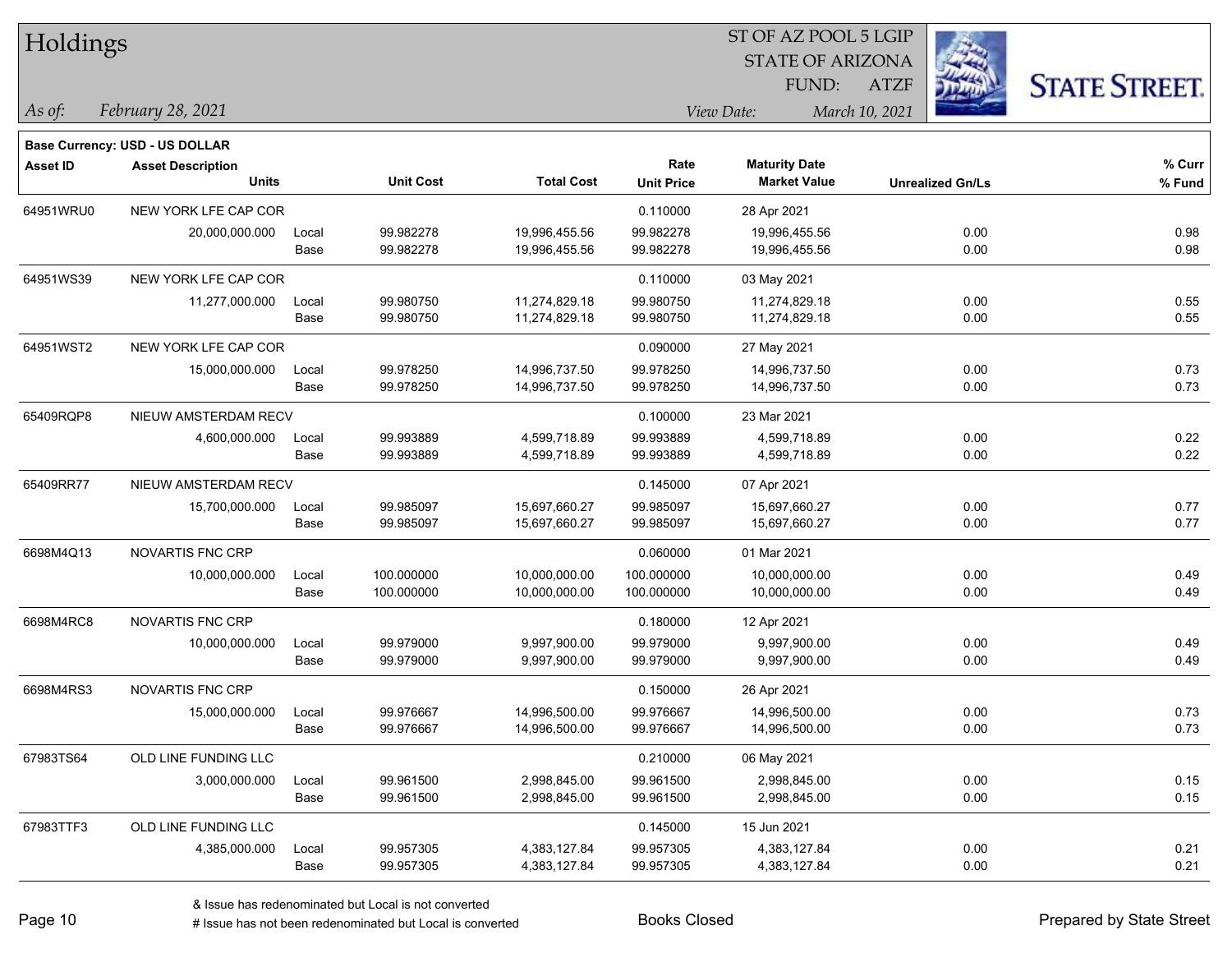| Holdings        |                                       |       |                  |                   | ST OF AZ POOL 5 LGIP |                         |                         |                      |  |  |
|-----------------|---------------------------------------|-------|------------------|-------------------|----------------------|-------------------------|-------------------------|----------------------|--|--|
|                 |                                       |       |                  |                   |                      | <b>STATE OF ARIZONA</b> |                         |                      |  |  |
|                 |                                       |       |                  |                   |                      | FUND:                   | <b>ATZF</b>             | <b>STATE STREET.</b> |  |  |
| As of:          | February 28, 2021                     |       |                  |                   |                      | View Date:              | March 10, 2021          |                      |  |  |
|                 | <b>Base Currency: USD - US DOLLAR</b> |       |                  |                   |                      |                         |                         |                      |  |  |
| <b>Asset ID</b> | <b>Asset Description</b>              |       |                  |                   | Rate                 | <b>Maturity Date</b>    |                         | % Curr               |  |  |
|                 | <b>Units</b>                          |       | <b>Unit Cost</b> | <b>Total Cost</b> | <b>Unit Price</b>    | <b>Market Value</b>     | <b>Unrealized Gn/Ls</b> | % Fund               |  |  |
| 71708EQA6       | PFIZER INC                            |       |                  |                   | 0.110000             | 10 Mar 2021             |                         |                      |  |  |
|                 | 25,000,000.000                        | Local | 99.997250        | 24,999,312.50     | 99.997250            | 24,999,312.50           | 0.00                    | 1.22                 |  |  |
|                 |                                       | Base  | 99.997250        | 24,999,312.50     | 99.997250            | 24,999,312.50           | 0.00                    | 1.22                 |  |  |
| 74271TRE5       | PROCTOR GAMBLE AND CO                 |       |                  |                   | 0.110000             | 14 Apr 2021             |                         |                      |  |  |
|                 | 15,000,000.000                        | Local | 99.986556        | 14,997,983.33     | 99.986556            | 14,997,983.33           | 0.00                    | 0.73                 |  |  |
|                 |                                       | Base  | 99.986556        | 14,997,983.33     | 99.986556            | 14,997,983.33           | 0.00                    | 0.73                 |  |  |
| 74271TRE5       | PROCTOR GAMBLE AND CO                 |       |                  |                   | 0.140000             | 14 Apr 2021             |                         |                      |  |  |
|                 | 10,000,000.000                        | Local | 99.982889        | 9,998,288.89      | 99.982889            | 9,998,288.89            | 0.00                    | 0.49                 |  |  |
|                 |                                       | Base  | 99.982889        | 9,998,288.89      | 99.982889            | 9,998,288.89            | 0.00                    | 0.49                 |  |  |
| 74271TRP0       | PROCTOR GAMBLE AND CO                 |       |                  |                   | 0.100000             | 23 Apr 2021             |                         |                      |  |  |
|                 | 27,000,000.000                        | Local | 99.985278        | 26,996,025.00     | 99.985278            | 26,996,025.00           | 0.00                    | 1.32                 |  |  |
|                 |                                       | Base  | 99.985278        | 26,996,025.00     | 99.985278            | 26,996,025.00           | 0.00                    | 1.32                 |  |  |
| 77119LS34       | ROCHE HOLDING INC                     |       |                  |                   | 0.110000             | 03 May 2021             |                         |                      |  |  |
|                 | 10,000,000.000                        | Local | 99.980750        | 9,998,075.00      | 99.980750            | 9,998,075.00            | 0.00                    | 0.49                 |  |  |
|                 |                                       | Base  | 99.980750        | 9,998,075.00      | 99.980750            | 9,998,075.00            | 0.00                    | 0.49                 |  |  |
| 8225X2QV9       | SHELL INTNL FNC B.V                   |       |                  |                   | 0.190000             | 29 Mar 2021             |                         |                      |  |  |
|                 | 1,253,000.000                         | Local | 99.985222        | 1,252,814.83      | 99.985222            | 1,252,814.83            | 0.00                    | 0.06                 |  |  |
|                 |                                       | Base  | 99.985222        | 1,252,814.83      | 99.985222            | 1,252,814.83            | 0.00                    | 0.06                 |  |  |
| 8225X2SR6       | SHELL INTNL FNC B.V                   |       |                  |                   | 0.190000             | 25 May 2021             |                         |                      |  |  |
|                 | 2,165,000.000                         | Local | 99.955139        | 2,164,028.76      | 99.955139            | 2,164,028.76            | 0.00                    | 0.11                 |  |  |
|                 |                                       | Base  | 99.955139        | 2,164,028.76      | 99.955139            | 2,164,028.76            | 0.00                    | 0.11                 |  |  |
| 8225X2TE4       | SHELL INTNL FNC B.V                   |       |                  |                   | 0.210000             | 14 Jun 2021             |                         |                      |  |  |
|                 | 9,500,000.000                         | Local | 99.938750        | 9,494,181.25      | 99.959167            | 9,496,120.87            | 1,939.62                | 0.46                 |  |  |
|                 |                                       | Base  | 99.938750        | 9,494,181.25      | 99.959167            | 9,496,120.87            | 1,939.62                | 0.46                 |  |  |
| 8225X2U85       | SHELL INTNL FNC B.V                   |       |                  |                   | 0.220000             | 08 Jul 2021             |                         |                      |  |  |
|                 | 1,000,000.000                         | Local | 99.921167        | 999,211.67        | 99.945175            | 999,451.75              | 240.08                  | 0.05                 |  |  |
|                 |                                       | Base  | 99.921167        | 999,211.67        | 99.945175            | 999,451.75              | 240.08                  | 0.05                 |  |  |
| 8225X2UC6       | SHELL INTNL FNC B.V.                  |       |                  |                   | 0.400000             | 12 Jul 2021             |                         |                      |  |  |
|                 | 10,000,000.000                        | Local | 99.852222        | 9,985,222.22      | 99.943106            | 9,994,310.60            | 9,088.38                | 0.49                 |  |  |
|                 |                                       | Base  | 99.852222        | 9,985,222.22      | 99.943106            | 9,994,310.60            | 9,088.38                | 0.49                 |  |  |

٦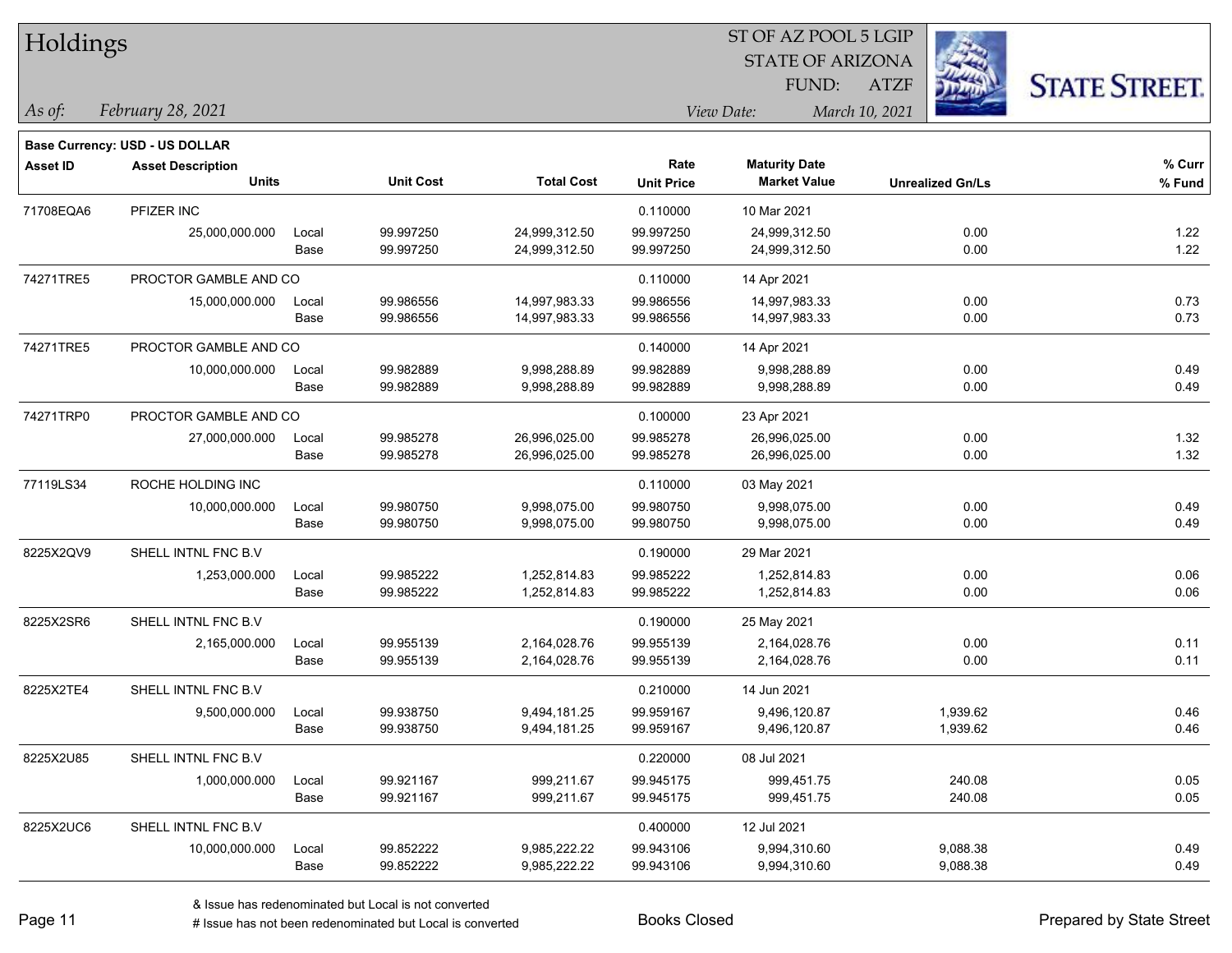| Holdings        |                                                                   |       |                  |                   |                   | ST OF AZ POOL 5 LGIP    |                         |                      |
|-----------------|-------------------------------------------------------------------|-------|------------------|-------------------|-------------------|-------------------------|-------------------------|----------------------|
|                 |                                                                   |       |                  |                   |                   | <b>STATE OF ARIZONA</b> |                         |                      |
|                 |                                                                   |       |                  |                   |                   | FUND:                   | <b>ATZF</b>             | <b>STATE STREET.</b> |
| As of:          | February 28, 2021                                                 |       |                  |                   |                   | View Date:              | March 10, 2021          |                      |
|                 |                                                                   |       |                  |                   |                   |                         |                         |                      |
| <b>Asset ID</b> | <b>Base Currency: USD - US DOLLAR</b><br><b>Asset Description</b> |       |                  |                   | Rate              | <b>Maturity Date</b>    |                         | % Curr               |
|                 | <b>Units</b>                                                      |       | <b>Unit Cost</b> | <b>Total Cost</b> | <b>Unit Price</b> | <b>Market Value</b>     | <b>Unrealized Gn/Ls</b> | % Fund               |
| 8225X2W18       | SHELL INTNL FNC B.V                                               |       |                  |                   | 0.200000          | 01 Sep 2021             |                         |                      |
|                 | 10,000,000.000                                                    | Local | 99.897778        | 9,989,777.78      | 99.912600         | 9,991,260.00            | 1,482.22                | 0.49                 |
|                 |                                                                   | Base  | 99.897778        | 9,989,777.78      | 99.912600         | 9,991,260.00            | 1,482.22                | 0.49                 |
| 8225X2W18       | SHELL INTNL FNC B.V                                               |       |                  |                   | 0.260000          | 01 Sep 2021             |                         |                      |
|                 | 10,000,000.000                                                    | Local | 99.867111        | 9,986,711.11      | 99.912600         | 9,991,260.00            | 4,548.89                | 0.49                 |
|                 |                                                                   | Base  | 99.867111        | 9,986,711.11      | 99.912600         | 9,991,260.00            | 4,548.89                | 0.49                 |
| 8225X2X17       | SHELL INTNL FNC B.V                                               |       |                  |                   | 0.260000          | 01 Oct 2021             |                         |                      |
|                 | 6,000,000.000                                                     | Local | 99.845445        | 5,990,726.67      | 99.892406         | 5,993,544.36            | 2,817.69                | 0.29                 |
|                 |                                                                   | Base  | 99.845445        | 5,990,726.67      | 99.892406         | 5,993,544.36            | 2,817.69                | 0.29                 |
| 86562KSM7       | SUMITOMO MTSU BKG CORP                                            |       |                  |                   | 0.145000          | 21 May 2021             |                         |                      |
|                 | 10,000,000.000                                                    | Local | 99.967375        | 9,996,737.50      | 99.967375         | 9,996,737.50            | 0.00                    | 0.49                 |
|                 |                                                                   | Base  | 99.967375        | 9,996,737.50      | 99.967375         | 9,996,737.50            | 0.00                    | 0.49                 |
| 86564GNB3       | SUMITOMO MITSUI TRUST NY                                          |       |                  |                   | 0.230000          | 25 Mar 2021             |                         |                      |
|                 | 3,280,000.000                                                     | Local | 99.999999        | 3,279,999.97      | 99.999999         | 3,279,999.97            | 0.00                    | 0.16                 |
|                 |                                                                   | Base  | 99.999999        | 3,279,999.97      | 99.999999         | 3,279,999.97            | 0.00                    | 0.16                 |
| 86565CWU9       | SUMITOMO MITSUI BKG CORP                                          |       |                  |                   | 0.170000          | 29 Apr 2021             |                         |                      |
|                 | 25,000,000.000                                                    | Local | 100.000000       | 25,000,000.00     | 100.000000        | 25,000,000.00           | 0.00                    | 1.22                 |
|                 |                                                                   | Base  | 100.000000       | 25,000,000.00     | 100.000000        | 25,000,000.00           | 0.00                    | 1.22                 |
| 86565CXW4       | SUMITOMO MITSUI BKG CORP                                          |       |                  |                   | 0.180000          | 26 Jul 2021             |                         |                      |
|                 | 15,000,000.000                                                    | Local | 99.999994        | 14,999,999.07     | 99.999994         | 14,999,999.07           | 0.00                    | 0.73                 |
|                 |                                                                   | Base  | 99.999994        | 14,999,999.07     | 99.999994         | 14,999,999.07           | 0.00                    | 0.73                 |
| 88602TQ97       | THUNDER BAY FNDNG LLC                                             |       |                  |                   | 0.200000          | 09 Mar 2021             |                         |                      |
|                 | 1,500,000.000                                                     | Local | 99.995555        | 1,499,933.33      | 99.995555         | 1,499,933.33            | 0.00                    | 0.07                 |
|                 |                                                                   | Base  | 99.995555        | 1,499,933.33      | 99.995555         | 1,499,933.33            | 0.00                    | 0.07                 |
| 88602TXF5       | THUNDER BAY FNDNG LLC                                             |       |                  |                   | 0.210000          | 15 Oct 2021             |                         |                      |
|                 | 14,300,000.000                                                    | Local | 99.867000        | 14,280,981.00     | 99.867000         | 14,280,981.00           | 0.00                    | 0.70                 |
|                 |                                                                   | Base  | 99.867000        | 14,280,981.00     | 99.867000         | 14,280,981.00           | 0.00                    | 0.70                 |
| 89119ASR0       | TORONTO DOMINION BANK                                             |       |                  |                   | 0.140000          | 25 May 2021             |                         |                      |
|                 | 4,450,000.000                                                     | Local | 99.966944        | 4,448,529.03      | 99.966944         | 4,448,529.03            | 0.00                    | 0.22                 |
|                 |                                                                   | Base  | 99.966944        | 4,448,529.03      | 99.966944         | 4,448,529.03            | 0.00                    | 0.22                 |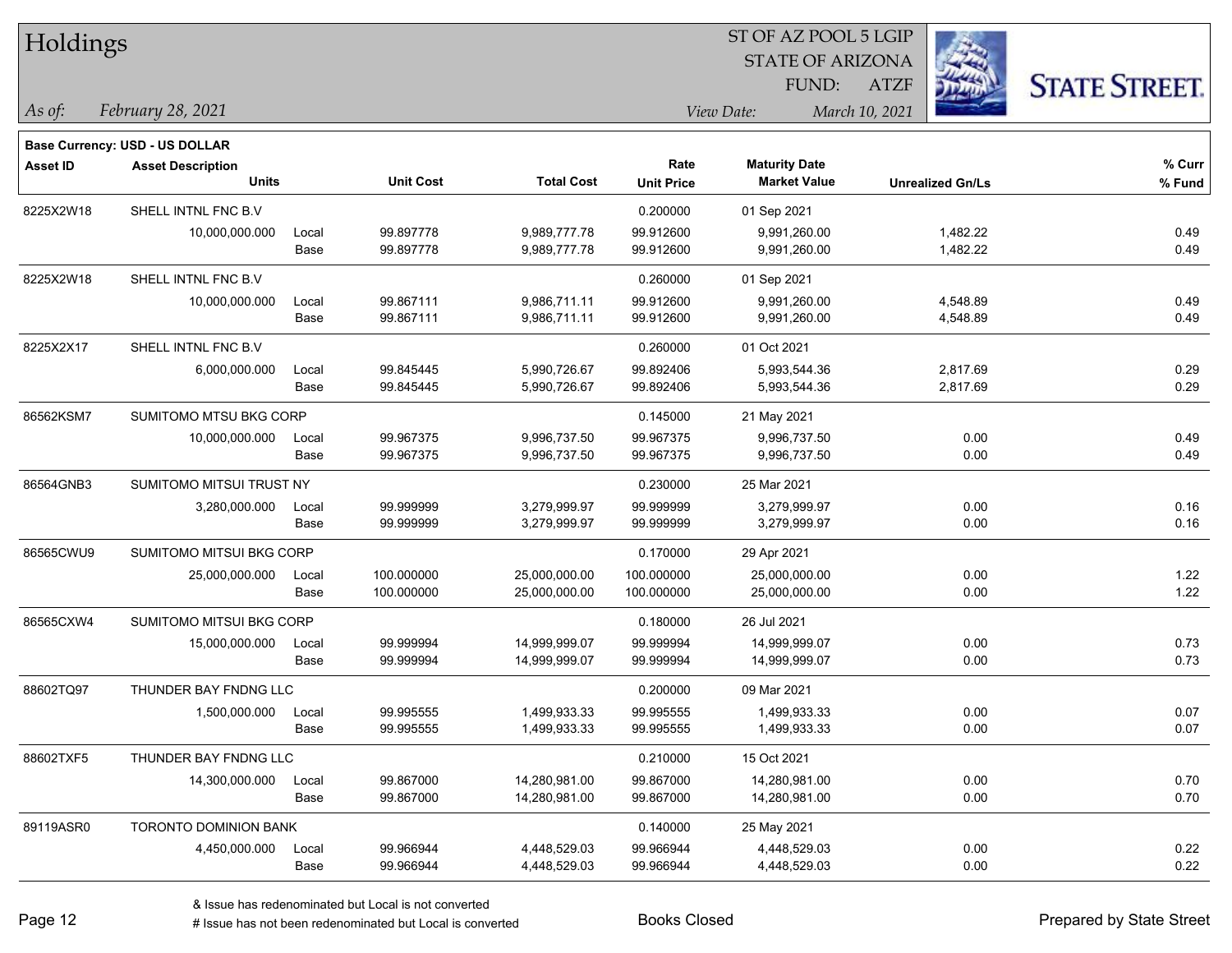| Holdings        |                                       |       |                  |                   | ST OF AZ POOL 5 LGIP |                         |                         |                      |  |  |
|-----------------|---------------------------------------|-------|------------------|-------------------|----------------------|-------------------------|-------------------------|----------------------|--|--|
|                 |                                       |       |                  |                   |                      | <b>STATE OF ARIZONA</b> |                         |                      |  |  |
|                 |                                       |       |                  |                   |                      | FUND:                   | <b>ATZF</b>             | <b>STATE STREET.</b> |  |  |
| As of:          | February 28, 2021                     |       |                  |                   |                      | View Date:              | March 10, 2021          |                      |  |  |
|                 | <b>Base Currency: USD - US DOLLAR</b> |       |                  |                   |                      |                         |                         |                      |  |  |
| <b>Asset ID</b> | <b>Asset Description</b>              |       |                  |                   | Rate                 | <b>Maturity Date</b>    |                         | % Curr               |  |  |
|                 | <b>Units</b>                          |       | <b>Unit Cost</b> | <b>Total Cost</b> | <b>Unit Price</b>    | <b>Market Value</b>     | <b>Unrealized Gn/Ls</b> | % Fund               |  |  |
| 89119ATV0       | TORONTO DOMINION BANK                 |       |                  |                   | 0.210000             | 29 Jun 2021             |                         |                      |  |  |
|                 | 10,000,000.000                        | Local | 99.930000        | 9,993,000.00      | 99.930000            | 9,993,000.00            | 0.00                    | 0.49                 |  |  |
|                 |                                       | Base  | 99.930000        | 9,993,000.00      | 99.930000            | 9,993,000.00            | 0.00                    | 0.49                 |  |  |
| 89233GRP3       | <b>TOYOTA MOTOR CREDIT</b>            |       |                  |                   | 0.210000             | 23 Apr 2021             |                         |                      |  |  |
|                 | 25,000,000.000                        | Local | 99.969083        | 24,992,270.83     | 99.969083            | 24,992,270.83           | 0.00                    | 1.22                 |  |  |
|                 |                                       | Base  | 99.969083        | 24,992,270.83     | 99.969083            | 24,992,270.83           | 0.00                    | 1.22                 |  |  |
| 90328AQA4       | <b>USAA CAPITAL CORP</b>              |       |                  |                   | 0.100000             | 10 Mar 2021             |                         |                      |  |  |
|                 | 20,000,000.000                        | Local | 99.997500        | 19,999,500.00     | 99.997500            | 19,999,500.00           | 0.00                    | 0.98                 |  |  |
|                 |                                       | Base  | 99.997500        | 19,999,500.00     | 99.997500            | 19,999,500.00           | 0.00                    | 0.98                 |  |  |
| 90477DQ82       | UNILEVER CAPITAL CRP                  |       |                  |                   | 0.090000             | 08 Mar 2021             |                         |                      |  |  |
|                 | 10,000,000.000                        | Local | 99.998250        | 9,999,825.00      | 99.998250            | 9,999,825.00            | 0.00                    | 0.49                 |  |  |
|                 |                                       | Base  | 99.998250        | 9,999,825.00      | 99.998250            | 9,999,825.00            | 0.00                    | 0.49                 |  |  |
| 90477DR16       | UNILEVER CAPITAL CRP                  |       |                  |                   | 0.110000             | 01 Apr 2021             |                         |                      |  |  |
|                 | 6,997,000.000                         | Local | 99.990528        | 6,996,337.23      | 99.990528            | 6,996,337.23            | 0.00                    | 0.34                 |  |  |
|                 |                                       | Base  | 99.990528        | 6,996,337.23      | 99.990528            | 6,996,337.23            | 0.00                    | 0.34                 |  |  |
| 90477DRE8       | UNILEVER CAPITAL CRP                  |       |                  |                   | 0.130000             | 14 Apr 2021             |                         |                      |  |  |
|                 | 16,915,000.000                        | Local | 99.984111        | 16,912,312.39     | 99.984111            | 16,912,312.39           | 0.00                    | 0.83                 |  |  |
|                 |                                       | Base  | 99.984111        | 16,912,312.39     | 99.984111            | 16,912,312.39           | 0.00                    | 0.83                 |  |  |
| 90477DT14       | UNILEVER CAPITAL CRP                  |       |                  |                   | 0.100000             | 01 Jun 2021             |                         |                      |  |  |
|                 | 15,000,000.000                        | Local | 99.974444        | 14,996,166.67     | 99.974444            | 14,996,166.67           | 0.00                    | 0.73                 |  |  |
|                 |                                       | Base  | 99.974444        | 14,996,166.67     | 99.974444            | 14,996,166.67           | 0.00                    | 0.73                 |  |  |
| 91058TQW9       | UNITED HEALTHCARE CO                  |       |                  |                   | 0.200000             | 30 Mar 2021             |                         |                      |  |  |
|                 | 15,000,000.000                        | Local | 99.983889        | 14,997,583.33     | 99.983889            | 14,997,583.33           | 0.00                    | 0.73                 |  |  |
|                 |                                       | Base  | 99.983889        | 14,997,583.33     | 99.983889            | 14,997,583.33           | 0.00                    | 0.73                 |  |  |
| 91058TQW9       | UNITED HEALTHCARE CO                  |       |                  |                   | 0.220000             | 30 Mar 2021             |                         |                      |  |  |
|                 | 10,000,000.000                        | Local | 99.982278        | 9,998,227.78      | 99.982278            | 9,998,227.78            | 0.00                    | 0.49                 |  |  |
|                 |                                       | Base  | 99.982278        | 9,998,227.78      | 99.982278            | 9,998,227.78            | 0.00                    | 0.49                 |  |  |
| 92646KQ21       | VICTORY RECEIVABLES                   |       |                  |                   | 0.220000             | 02 Mar 2021             |                         |                      |  |  |
|                 | 15,000,000.000                        | Local | 99.999389        | 14,999,908.33     | 99.999389            | 14,999,908.33           | 0.00                    | 0.73                 |  |  |
|                 |                                       | Base  | 99.999389        | 14,999,908.33     | 99.999389            | 14,999,908.33           | 0.00                    | 0.73                 |  |  |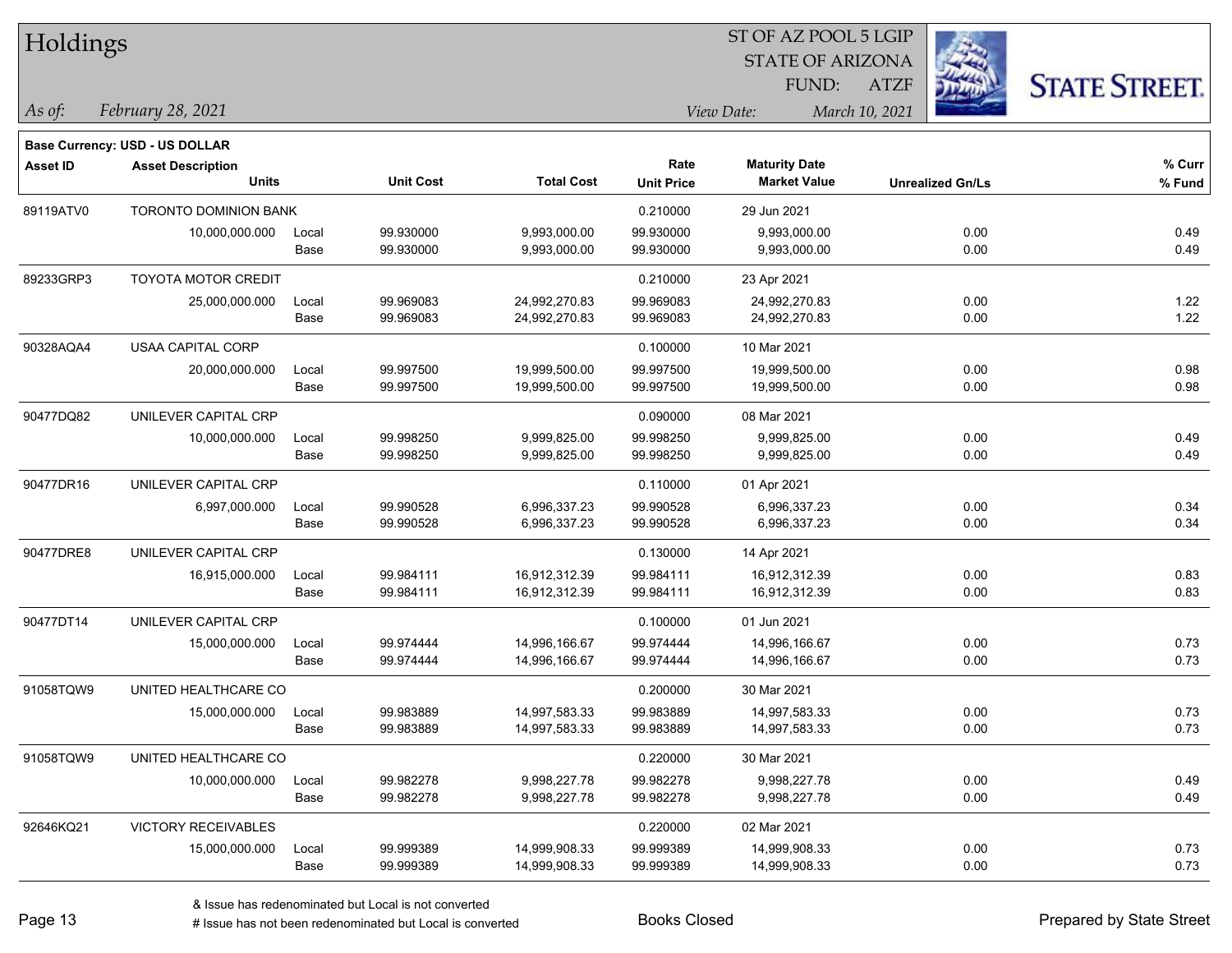| Holdings               |                                         |       |                                                           |                   |                     | ST OF AZ POOL 5 LGIP    |                         |                          |
|------------------------|-----------------------------------------|-------|-----------------------------------------------------------|-------------------|---------------------|-------------------------|-------------------------|--------------------------|
|                        |                                         |       |                                                           |                   |                     | <b>STATE OF ARIZONA</b> |                         |                          |
|                        |                                         |       |                                                           |                   |                     | FUND:                   | <b>ATZF</b>             | <b>STATE STREET.</b>     |
| As of:                 | February 28, 2021                       |       |                                                           |                   |                     | View Date:              | March 10, 2021          |                          |
|                        | Base Currency: USD - US DOLLAR          |       |                                                           |                   |                     |                         |                         |                          |
| <b>Asset ID</b>        | <b>Asset Description</b>                |       |                                                           |                   | Rate                | <b>Maturity Date</b>    |                         | % Curr                   |
|                        | <b>Units</b>                            |       | <b>Unit Cost</b>                                          | <b>Total Cost</b> | <b>Unit Price</b>   | <b>Market Value</b>     | <b>Unrealized Gn/Ls</b> | % Fund                   |
| 92646KR12              | <b>VICTORY RECEIVABLES</b>              |       |                                                           |                   | 0.120000            | 01 Apr 2021             |                         |                          |
|                        | 8,900,000.000                           | Local | 99.989667                                                 | 8,899,080.33      | 99.989667           | 8,899,080.33            | 0.00                    | 0.44                     |
|                        |                                         | Base  | 99.989667                                                 | 8,899,080.33      | 99.989667           | 8,899,080.33            | 0.00                    | 0.44                     |
| 92646KR12              | <b>VICTORY RECEIVABLES</b>              |       |                                                           |                   | 0.200000            | 01 Apr 2021             |                         |                          |
|                        | 10,000,000.000                          | Local | 99.982778                                                 | 9,998,277.78      | 99.982778           | 9,998,277.78            | 0.00                    | 0.49                     |
|                        |                                         | Base  | 99.982778                                                 | 9,998,277.78      | 99.982778           | 9,998,277.78            | 0.00                    | 0.49                     |
| 92646KS45              | <b>VICTORY RECEIVABLES</b>              |       |                                                           |                   | 0.150000            | 04 May 2021             |                         |                          |
|                        | 20,000,000.000                          | Local | 99.973333                                                 | 19,994,666.67     | 99.973333           | 19,994,666.67           | 0.00                    | 0.98                     |
|                        |                                         | Base  | 99.973333                                                 | 19,994,666.67     | 99.973333           | 19,994,666.67           | 0.00                    | 0.98                     |
| 927YHY004              | RBC CAPITAL MARKETS REPO 04/16 VAR      |       |                                                           |                   | 0.010000            | 01 Mar 2021             |                         |                          |
|                        | 75,000,000.000                          | Local | 100.000000                                                | 75,000,000.00     | 100.000000          | 75,000,000.00           | 0.00                    | 3.67                     |
|                        |                                         | Base  | 100.000000                                                | 75,000,000.00     | 100.000000          | 75,000,000.00           | 0.00                    | 3.67                     |
| 9612C0QH5              | <b>WESTPAC BANKING CORP.</b>            |       |                                                           |                   | 0.205000            | 17 Mar 2021             |                         |                          |
|                        | 25,000,000.000                          | Local | 99.990889                                                 | 24,997,722.22     | 99.990889           | 24,997,722.22           | 0.00                    | 1.22                     |
|                        |                                         | Base  | 99.990889                                                 | 24,997,722.22     | 99.990889           | 24,997,722.22           | 0.00                    | 1.22                     |
| 979QRC005              | <b>BANK OF AMERICA REPO</b>             |       |                                                           |                   | 0.010000            | 01 Mar 2021             |                         |                          |
|                        | 125,469,584.640                         | Local | 100.000000                                                | 125,469,584.64    | 100.000000          | 125,469,584.64          | 0.00                    | 6.13                     |
|                        |                                         | Base  | 100.000000                                                | 125,469,584.64    | 100.000000          | 125,469,584.64          | 0.00                    | 6.13                     |
| <b>US DOLLAR Total</b> |                                         |       |                                                           |                   |                     |                         |                         |                          |
|                        | 1,903,897,584.640                       | Local |                                                           | 1,903,516,196.60  |                     | 1,903,553,295.53        | 37,098.93               | 93.05                    |
|                        |                                         | Base  |                                                           | 1,903,516,196.60  |                     | 1,903,553,295.53        | 37,098.93               | 93.05                    |
|                        | <b>CASH EQUIVALENT Total</b>            |       |                                                           |                   |                     |                         |                         |                          |
|                        | 1,903,897,584.640                       | Base  |                                                           | 1,903,516,196.60  |                     | 1,903,553,295.53        | 37,098.93               | 93.05                    |
| <b>FIXED INCOME</b>    |                                         |       |                                                           |                   |                     |                         |                         |                          |
| <b>US DOLLAR</b>       |                                         |       |                                                           |                   |                     |                         | Exchange Rate:          | 1.000000                 |
| 14316HAA0              | CARMAX AUTO OWNER TRUST CARMX 2020 4 A1 |       |                                                           |                   | 0.241980            | 15 Oct 2021             |                         |                          |
|                        | 3,606,048.410                           | Local | 100.000000                                                | 3,606,048.41      | 100.003900          | 3,606,189.05            | 140.64                  | 0.18                     |
| Original Face:         | 12,000,000.000                          | Base  | 100.000000                                                | 3,606,048.41      | 100.003900          | 3,606,189.05            | 140.64                  | 0.18                     |
|                        |                                         |       | & Issue has redenominated but Local is not converted      |                   |                     |                         |                         |                          |
| Page 14                |                                         |       | # Issue has not been redenominated but Local is converted |                   | <b>Books Closed</b> |                         |                         | Prepared by State Street |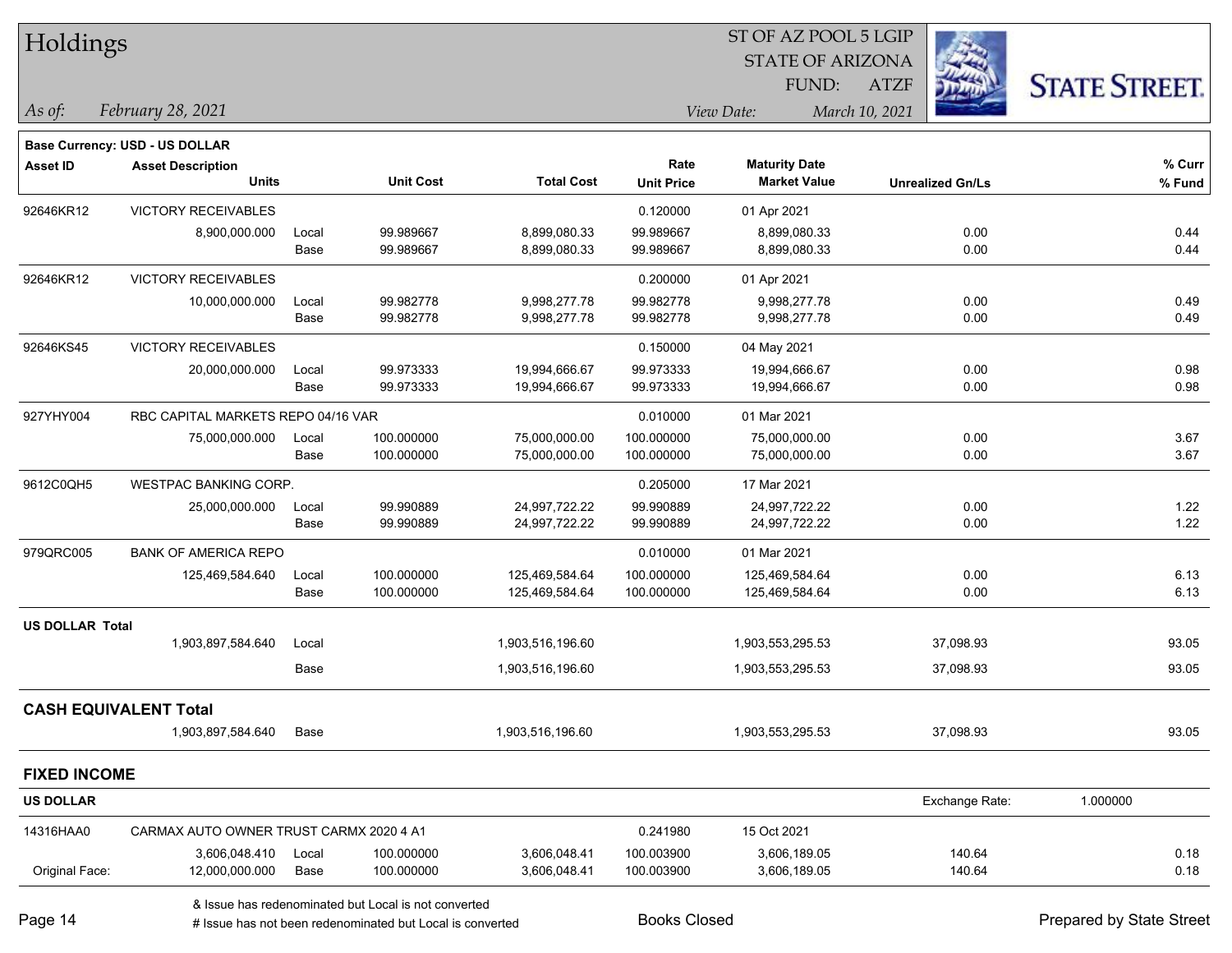| Holdings        |                                                    |               |                                                     |                              |                          | SI OF AZ POOL 5 LGIP         |                |                         |                      |
|-----------------|----------------------------------------------------|---------------|-----------------------------------------------------|------------------------------|--------------------------|------------------------------|----------------|-------------------------|----------------------|
|                 |                                                    |               |                                                     |                              |                          | <b>STATE OF ARIZONA</b>      |                |                         |                      |
|                 |                                                    |               |                                                     |                              |                          |                              |                |                         |                      |
|                 |                                                    |               |                                                     |                              |                          | FUND:                        | <b>ATZF</b>    |                         | <b>STATE STREET.</b> |
| As of:          | February 28, 2021                                  |               |                                                     |                              |                          | View Date:                   | March 10, 2021 |                         |                      |
|                 |                                                    |               |                                                     |                              |                          |                              |                |                         |                      |
|                 | Base Currency: USD - US DOLLAR                     |               |                                                     |                              |                          |                              |                |                         |                      |
| <b>Asset ID</b> | <b>Asset Description</b>                           |               |                                                     |                              | Rate                     | <b>Maturity Date</b>         |                |                         | % Curr               |
|                 | <b>Units</b>                                       |               | <b>Unit Cost</b>                                    | <b>Total Cost</b>            | <b>Unit Price</b>        | <b>Market Value</b>          |                | <b>Unrealized Gn/Ls</b> | % Fund               |
| 14316NAA7       | CARMAX AUTO OWNER TRUST CARMX 2021 1 A1            |               |                                                     |                              | 0.172380                 | 15 Feb 2022                  |                |                         |                      |
|                 | 5,762,541.850                                      | Local         | 100.000000                                          | 5,762,541.85                 | 100.000880               | 5,762,592.56                 |                | 50.71                   | 0.28                 |
| Original Face:  | 7,000,000.000                                      | Base          | 100.000000                                          | 5,762,541.85                 | 100.000880               | 5,762,592.56                 |                | 50.71                   | 0.28                 |
| 313396M91       | FREDDIE MAC DISCOUNT NT DISCOUNT NOT 11/20 0.00000 |               |                                                     |                              |                          | 02 Nov 2020                  |                |                         |                      |
|                 | 0.000                                              | Local         | 0.000000                                            | $-0.10$                      | 0.000000                 | 0.00                         |                | 0.10                    | 0.00                 |
|                 |                                                    | Base          | 0.000000                                            | $-0.10$                      | 0.000000                 | 0.00                         |                | 0.10                    | 0.00                 |
| 34532NAA3       | FORD CREDIT AUTO OWNER TRUST FORDO 2021 A A1       |               |                                                     |                              | 0.119410                 | 15 Mar 2022                  |                |                         |                      |
|                 | 10,000,000.000                                     | Local         | 100.000000                                          | 10,000,000.00                | 99.993990                | 9,999,399.00                 |                | -601.00                 | 0.49                 |
| Original Face:  | 10,000,000.000                                     | Base          | 100.000000                                          | 10,000,000.00                | 99.993990                | 9,999,399.00                 |                | $-601.00$               | 0.49                 |
| 362569AH8       | GM FINANCIAL AUTOMOBILE LEASIN GMALT 2020 3 A1     |               |                                                     |                              | 0.178140                 | 20 Oct 2021                  |                |                         |                      |
|                 | 360,000.820                                        | Local         | 100.000000                                          | 360,000.82                   | 100.000000               | 360,000.82                   |                | 0.00                    | 0.02                 |
| Original Face:  | 8,000,000.000                                      | Base          | 100.000000                                          | 360,000.82                   | 100.000000               | 360,000.82                   |                | 0.00                    | 0.02                 |
| 41284NAA8       | HARLEY DAVIDSON MOTORCYCLE TRU HDMOT 2021 A A1     |               |                                                     |                              | 0.130420                 | 15 Feb 2022                  |                |                         |                      |
|                 |                                                    |               |                                                     |                              |                          |                              |                |                         |                      |
| Original Face:  | 5,500,000.000<br>5,500,000.000                     | Local<br>Base | 100.000000<br>100.000000                            | 5,500,000.00<br>5,500,000.00 | 100.018500<br>100.018500 | 5,501,017.50<br>5,501,017.50 |                | 1,017.50<br>1,017.50    | 0.27<br>0.27         |
|                 |                                                    |               |                                                     |                              |                          |                              |                |                         |                      |
| 43813KAA0       | HONDA AUTO RECEIVABLES OWNER T HAROT 2020 3 A1     |               |                                                     |                              | 0.188770                 | 18 Oct 2021                  |                |                         |                      |
|                 | 2,805,366.520                                      | Local         | 100.000000                                          | 2,805,366.52                 | 100.000000               | 2,805,366.52                 |                | 0.00                    | 0.14                 |
| Original Face:  | 10,500,000.000                                     | Base          | 100.000000                                          | 2,805,366.52                 | 100.000000               | 2,805,366.52                 |                | 0.00                    | 0.14                 |
| 44891PAA2       |                                                    |               | HYUNDAI AUTO LEASE SECURITIZAT HALST 2020 B A1 144A |                              | 0.200760                 | 15 Oct 2021                  |                |                         |                      |
|                 | 694,115.900                                        | Local         | 100.000000                                          | 694,115.90                   | 99.999810                | 694,114.58                   |                | $-1.32$                 | 0.03                 |
| Original Face:  | 5,000,000.000                                      | Base          | 100.000000                                          | 694,115.90                   | 99.999810                | 694,114.58                   |                | $-1.32$                 | 0.03                 |
| 44891RAA8       | HYUNDAI AUTO RECEIVABLES TRUST HART 2020 C A1      |               |                                                     |                              | 0.185750                 | 15 Nov 2021                  |                |                         |                      |
|                 | 3,967,369.720                                      | Local         | 100.000000                                          | 3,967,369.72                 | 100.000140               | 3,967,375.27                 |                | 5.55                    | 0.19                 |
| Original Face:  | 10,000,000.000                                     | Base          | 100.000000                                          | 3,967,369.72                 | 100.000140               | 3,967,375.27                 |                | 5.55                    | 0.19                 |
| 44891TAA4       |                                                    |               | HYUNDAI AUTO LEASE SECURITIZAT HALST 2021 A A1 144A |                              | 0.170650                 | 18 Jan 2022                  |                |                         |                      |
|                 | 4,817,041.560                                      | Local         | 100.000000                                          | 4,817,041.56                 | 100.022050               | 4,818,103.72                 |                | 1,062.16                | 0.24                 |
| Original Face:  | 6,600,000.000                                      | Base          | 100.000000                                          | 4,817,041.56                 | 100.022050               | 4,818,103.72                 |                | 1,062.16                | 0.24                 |
| 45818KR20       | IADB DISCOUNT NOTE DISCOUNT NOT 11/20 0.00000      |               |                                                     |                              |                          | 27 Nov 2020                  |                |                         |                      |
|                 | 0.000                                              | Local         | 0.000000                                            | $-0.13$                      | 0.000000                 | 0.00                         |                | 0.13                    | 0.00                 |
|                 |                                                    | Base          | 0.000000                                            | $-0.13$                      | 0.000000                 | 0.00                         |                | 0.13                    | 0.00                 |
|                 |                                                    |               |                                                     |                              |                          |                              |                |                         |                      |

 $\overline{S}$   $\overline{S}$   $\overline{S}$   $\overline{S}$   $\overline{S}$   $\overline{S}$   $\overline{S}$   $\overline{S}$   $\overline{S}$   $\overline{S}$   $\overline{S}$   $\overline{S}$   $\overline{S}$   $\overline{S}$   $\overline{S}$   $\overline{S}$   $\overline{S}$   $\overline{S}$   $\overline{S}$   $\overline{S}$   $\overline{S}$   $\overline{S}$   $\overline{S}$   $\overline{S}$   $\overline{$ 

٦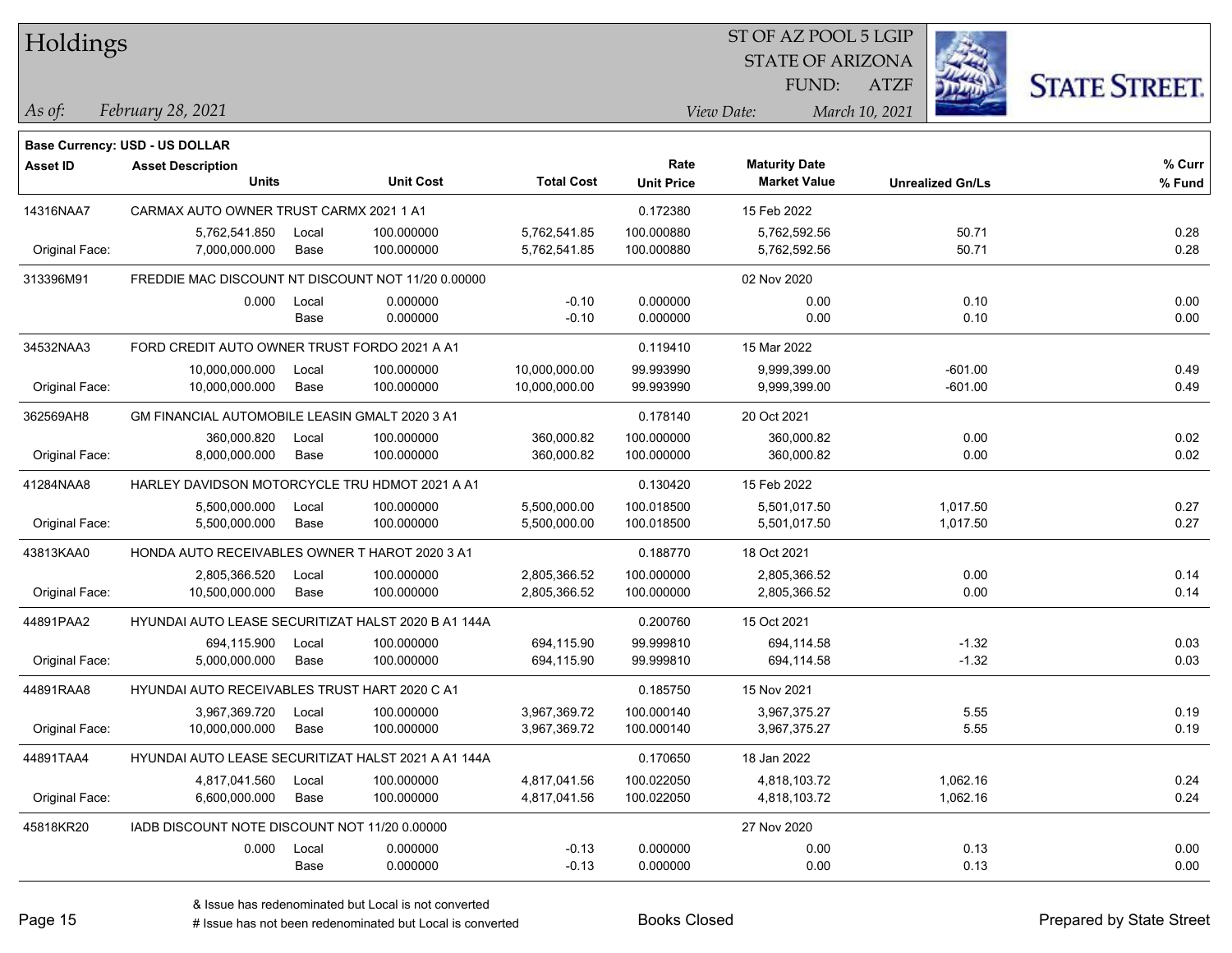| Holdings |  |
|----------|--|
|----------|--|

## STATE OF ARIZONA ATZF ST OF AZ POOL 5 LGIP FUND:



**Base Currency: USD - US DOLLAR**

*February 28, 2021 As of: View Date: March 10, 2021*

| Asset ID       | <b>Asset Description</b>                       |       |                  |                   | Rate              | <b>Maturity Date</b> |                         | % Curr |
|----------------|------------------------------------------------|-------|------------------|-------------------|-------------------|----------------------|-------------------------|--------|
|                | <b>Units</b>                                   |       | <b>Unit Cost</b> | <b>Total Cost</b> | <b>Unit Price</b> | <b>Market Value</b>  | <b>Unrealized Gn/Ls</b> | % Fund |
| 45818LAL4      | IADB DISCOUNT NOTE DISCOUNT NOT 01/21 0.00000  |       |                  |                   |                   | 11 Jan 2021          |                         |        |
|                | 0.000                                          | Local | 0.000000         | $-0.09$           | 0.000000          | 0.00                 | 0.09                    | 0.00   |
|                |                                                | Base  | 0.000000         | $-0.09$           | 0.000000          | 0.00                 | 0.09                    | 0.00   |
| 459052D37      | IBRD DISCOUNT NOTE DISCOUNT NOT 08/20 0.00000  |       |                  |                   |                   | 24 Aug 2020          |                         |        |
|                | 0.000                                          | Local | 0.000000         | $-0.02$           | 0.000000          | 0.00                 | 0.02                    | 0.00   |
|                |                                                | Base  | 0.000000         | $-0.02$           | 0.000000          | 0.00                 | 0.02                    | 0.00   |
| 459052F92      | IBRD DISCOUNT NOTE DISCOUNT NOT 09/20 0.00000  |       |                  |                   |                   | 15 Sep 2020          |                         |        |
|                | 0.000                                          | Local | 0.000000         | $-0.05$           | 0.000000          | 0.00                 | 0.05                    | 0.00   |
|                |                                                | Base  | 0.000000         | $-0.05$           | 0.000000          | 0.00                 | 0.05                    | 0.00   |
| 58770GAA8      | MERCEDES BENZ AUTO LEASE TRUST MBALT 2021 A A1 |       |                  |                   | 0.146940          | 15 Feb 2022          |                         |        |
|                | 7,447,028.550                                  | Local | 100.000000       | 7,447,028.55      | 99.997480         | 7,446,840.88         | $-187.67$               | 0.36   |
| Original Face: | 10,500,000.000                                 | Base  | 100.000000       | 7,447,028.55      | 99.997480         | 7,446,840.88         | $-187.67$               | 0.36   |
| 89236XAA4      | TOYOTA AUTO RECEIVABLES OWNER TAOT 2020 D A1   |       |                  |                   | 0.163750          | 15 Oct 2021          |                         |        |
|                | 1,817,609.060                                  | Local | 100.000000       | 1,817,609.06      | 99.999150         | 1,817,593.61         | $-15.45$                | 0.09   |
| Original Face: | 15,000,000.000                                 | Base  | 100.000000       | 1,817,609.06      | 99.999150         | 1,817,593.61         | $-15.45$                | 0.09   |
| 9127962F5      | TREASURY BILL 03/21 0.00000                    |       |                  |                   |                   | 25 Mar 2021          |                         |        |
|                | 10,000,000.000                                 | Local | 99.994207        | 9,999,420.68      | 99.997500         | 9,999,750.00         | 329.32                  | 0.49   |
|                |                                                | Base  | 99.994207        | 9,999,420.68      | 99.997500         | 9,999,750.00         | 329.32                  | 0.49   |
| 9127962J7      | TREASURY BILL 10/20 0.00000                    |       |                  |                   |                   | 01 Oct 2020          |                         |        |
|                | 0.000                                          | Local | 0.000000         | $-0.07$           | 0.000000          | 0.00                 | 0.07                    | 0.00   |
|                |                                                | Base  | 0.000000         | $-0.07$           | 0.000000          | 0.00                 | 0.07                    | 0.00   |
| 9127962W8      | TREASURY BILL 06/20 0.00000                    |       |                  |                   |                   | 23 Jun 2020          |                         |        |
|                | 0.000                                          | Local | 0.000000         | $-0.07$           | 0.000000          | 0.00                 | 0.07                    | 0.00   |
|                |                                                | Base  | 0.000000         | $-0.07$           | 0.000000          | 0.00                 | 0.07                    | 0.00   |
| 9127962X6      | TREASURY BILL 06/20 0.00000                    |       |                  |                   | 0.010000          | 30 Jun 2020          |                         |        |
|                | 0.000                                          | Local | 0.000000         | 232.81            | 0.000000          | 0.00                 | $-232.81$               | 0.00   |
|                |                                                | Base  | 0.000000         | 232.81            | 0.000000          | 0.00                 | $-232.81$               | 0.00   |
| 9127963F4      | TREASURY BILL 07/20 0.00000                    |       |                  |                   |                   | 21 Jul 2020          |                         |        |
|                | 0.000                                          | Local | 0.000000         | $-0.04$           | 0.000000          | 0.00                 | 0.04                    | 0.00   |
|                |                                                | Base  | 0.000000         | $-0.04$           | 0.000000          | 0.00                 | 0.04                    | 0.00   |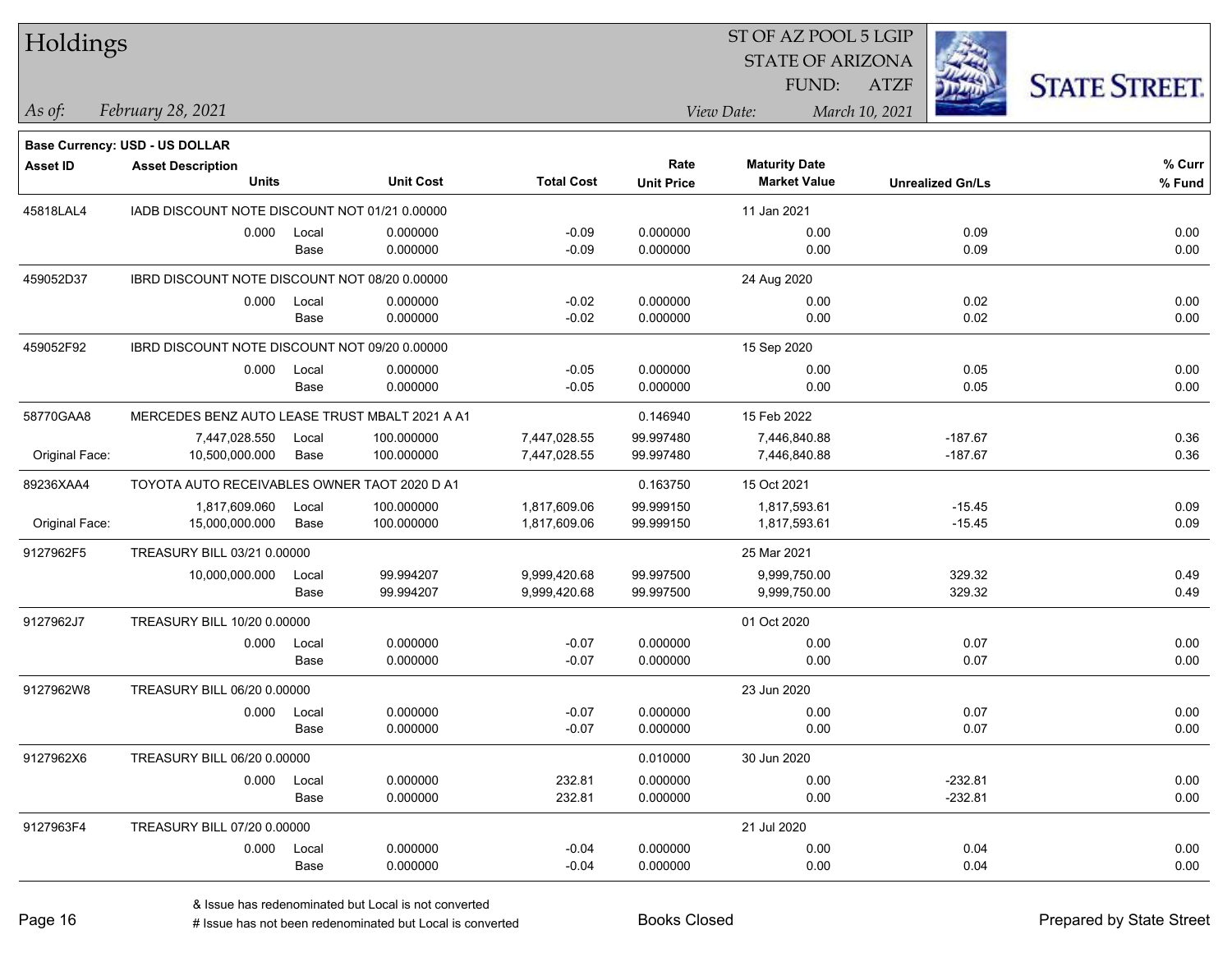| Holdings        |                                |       |                  |                   |                   | 51 OF AZ POOL 5 LGIP    |                |                         |                      |
|-----------------|--------------------------------|-------|------------------|-------------------|-------------------|-------------------------|----------------|-------------------------|----------------------|
|                 |                                |       |                  |                   |                   | <b>STATE OF ARIZONA</b> |                | in.                     |                      |
|                 |                                |       |                  |                   |                   | FUND:                   | <b>ATZF</b>    |                         | <b>STATE STREET.</b> |
| As of:          | February 28, 2021              |       |                  |                   |                   | View Date:              | March 10, 2021 |                         |                      |
|                 | Base Currency: USD - US DOLLAR |       |                  |                   |                   |                         |                |                         |                      |
| <b>Asset ID</b> | <b>Asset Description</b>       |       |                  |                   | Rate              | <b>Maturity Date</b>    |                |                         | % Curr               |
|                 | <b>Units</b>                   |       | <b>Unit Cost</b> | <b>Total Cost</b> | <b>Unit Price</b> | <b>Market Value</b>     |                | <b>Unrealized Gn/Ls</b> | % Fund               |
| 9127963J6       | TREASURY BILL 12/20 0.00000    |       |                  |                   |                   | 10 Dec 2020             |                |                         |                      |
|                 | 0.000                          | Local | 0.000000         | $-0.03$           | 0.000000          | 0.00                    |                | 0.03                    | 0.00                 |
|                 |                                | Base  | 0.000000         | $-0.03$           | 0.000000          | 0.00                    |                | 0.03                    | 0.00                 |
| 9127963P2       | TREASURY BILL 08/20 0.00000    |       |                  |                   |                   | 18 Aug 2020             |                |                         |                      |
|                 | 0.000                          | Local | 0.000000         | $-0.07$           | 0.000000          | 0.00                    |                | 0.07                    | 0.00                 |
|                 |                                | Base  | 0.000000         | $-0.07$           | 0.000000          | 0.00                    |                | 0.07                    | 0.00                 |
| 9127963Q0       | TREASURY BILL 08/20 0.00000    |       |                  |                   |                   | 25 Aug 2020             |                |                         |                      |
|                 | 0.000                          | Local | 0.000000         | $-0.03$           | 0.000000          | 0.00                    |                | 0.03                    | 0.00                 |
|                 |                                | Base  | 0.000000         | $-0.03$           | 0.000000          | 0.00                    |                | 0.03                    | 0.00                 |
| 9127964A4       | TREASURY BILL 09/20 0.00000    |       |                  |                   | 0.010000          | 29 Sep 2020             |                |                         |                      |
|                 | 0.000                          | Local | 0.000000         | $-0.04$           | 0.000000          | 0.00                    |                | 0.04                    | 0.00                 |
|                 |                                | Base  | 0.000000         | $-0.04$           | 0.000000          | 0.00                    |                | 0.04                    | 0.00                 |
| 9127964J5       | TREASURY BILL 10/20 0.00000    |       |                  |                   |                   | 20 Oct 2020             |                |                         |                      |
|                 | 0.000                          | Local | 0.000000         | $-0.04$           | 0.000000          | 0.00                    |                | 0.04                    | 0.00                 |
|                 |                                | Base  | 0.000000         | $-0.04$           | 0.000000          | 0.00                    |                | 0.04                    | 0.00                 |
| 9127964M8       | TREASURY BILL 03/21 0.00000    |       |                  |                   | 0.010000          | 11 Mar 2021             |                |                         |                      |
|                 | 10,000,000.000                 | Local | 99.996778        | 9,999,677.78      | 99.998958         | 9,999,895.80            |                | 218.02                  | 0.49                 |
|                 |                                | Base  | 99.996778        | 9,999,677.78      | 99.998958         | 9,999,895.80            |                | 218.02                  | 0.49                 |
| 9127964N6       | TREASURY BILL 03/21 0.00000    |       |                  |                   | 0.010000          | 18 Mar 2021             |                |                         |                      |
|                 | 10,000,000.000                 | Local | 99.994192        | 9,999,419.17      | 99.998701         | 9,999,870.10            |                | 450.93                  | 0.49                 |
|                 |                                | Base  | 99.994192        | 9,999,419.17      | 99.998701         | 9,999,870.10            |                | 450.93                  | 0.49                 |
| 9127964P1       | TREASURY BILL 04/21 0.00000    |       |                  |                   |                   | 01 Apr 2021             |                |                         |                      |
|                 | 10,000,000.000                 | Local | 99.992164        | 9,999,216.38      | 99.996340         | 9,999,634.00            |                | 417.62                  | 0.49                 |
|                 |                                | Base  | 99.992164        | 9,999,216.38      | 99.996340         | 9,999,634.00            |                | 417.62                  | 0.49                 |
| 9127964Y2       | TREASURY BILL 04/21 0.00000    |       |                  |                   | 0.010000          | 15 Apr 2021             |                |                         |                      |
|                 | 10,000,000.000                 | Local | 99.985625        | 9,998,562.50      | 99.995000         | 9,999,500.00            |                | 937.50                  | 0.49                 |
|                 |                                | Base  | 99.985625        | 9,998,562.50      | 99.995000         | 9,999,500.00            |                | 937.50                  | 0.49                 |
| 9127965D7       | TREASURY BILL 12/20 0.00000    |       |                  |                   | 0.010000          | 22 Dec 2020             |                |                         |                      |
|                 | 0.000                          | Local | 0.000000         | $-0.04$           | 0.000000          | 0.00                    |                | 0.04                    | 0.00                 |
|                 |                                | Base  | 0.000000         | $-0.04$           | 0.000000          | 0.00                    |                | 0.04                    | 0.00                 |

 $ST$  OF AZ POOL 5 LGIP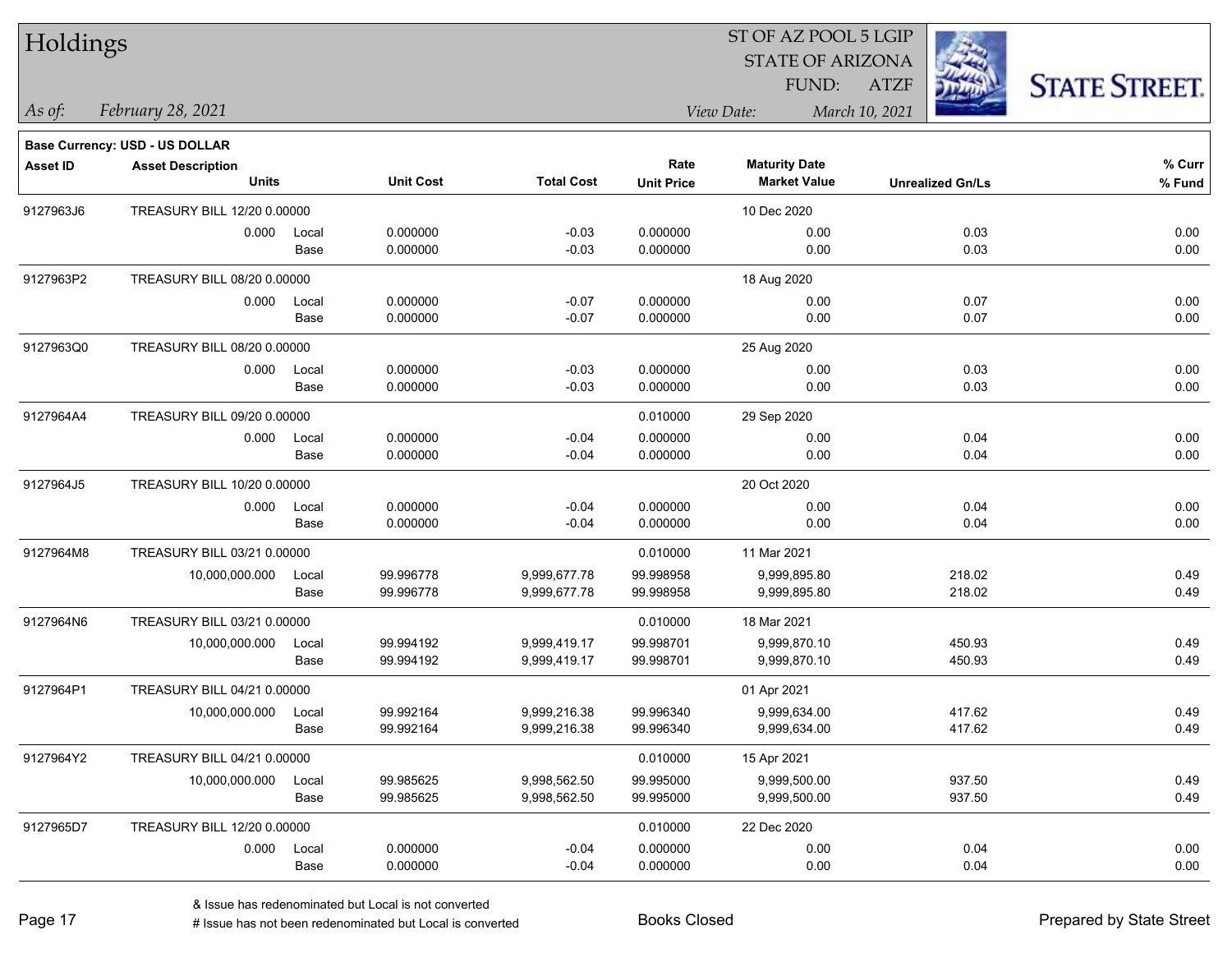| Holdings                  |                                                |       |                                                                                                                   |                   |                     | 51 OF AZ POOL 5 LGIP<br><b>STATE OF ARIZONA</b> |                | in.                     |                          |
|---------------------------|------------------------------------------------|-------|-------------------------------------------------------------------------------------------------------------------|-------------------|---------------------|-------------------------------------------------|----------------|-------------------------|--------------------------|
|                           |                                                |       |                                                                                                                   |                   |                     | FUND:                                           | <b>ATZF</b>    |                         | <b>STATE STREET.</b>     |
| As of:                    | February 28, 2021                              |       |                                                                                                                   |                   |                     | View Date:                                      | March 10, 2021 |                         |                          |
|                           | <b>Base Currency: USD - US DOLLAR</b>          |       |                                                                                                                   |                   |                     |                                                 |                |                         |                          |
| Asset ID                  | <b>Asset Description</b>                       |       |                                                                                                                   |                   | Rate                | <b>Maturity Date</b>                            |                |                         | % Curr                   |
|                           | <b>Units</b>                                   |       | <b>Unit Cost</b>                                                                                                  | <b>Total Cost</b> | <b>Unit Price</b>   | <b>Market Value</b>                             |                | <b>Unrealized Gn/Ls</b> | % Fund                   |
| 912796A82                 | TREASURY BILL 01/21 0.00000                    |       |                                                                                                                   |                   |                     | 26 Jan 2021                                     |                |                         |                          |
|                           | 0.000                                          | Local | 0.000000                                                                                                          | $-0.07$           | 0.000000            | 0.00                                            |                | 0.07                    | 0.00                     |
|                           |                                                | Base  | 0.000000                                                                                                          | $-0.07$           | 0.000000            | 0.00                                            |                | 0.07                    | 0.00                     |
| 912796B40                 | TREASURY BILL 07/21 0.00000                    |       |                                                                                                                   |                   | 0.010000            | 01 Jul 2021                                     |                |                         |                          |
|                           | 10,000,000.000                                 | Local | 99.966958                                                                                                         | 9,996,695.81      | 99.982208           | 9,998,220.80                                    |                | 1,524.99                | 0.49                     |
|                           |                                                | Base  | 99.966958                                                                                                         | 9,996,695.81      | 99.982208           | 9,998,220.80                                    |                | 1,524.99                | 0.49                     |
| 912796B99                 | TREASURY BILL 02/21 0.00000                    |       |                                                                                                                   |                   |                     | 23 Feb 2021                                     |                |                         |                          |
|                           | 0.000                                          | Local | 0.000000                                                                                                          | $-0.08$           | 0.000000            | 0.00                                            |                | 0.08                    | 0.00                     |
|                           |                                                | Base  | 0.000000                                                                                                          | $-0.08$           | 0.000000            | 0.00                                            |                | 0.08                    | 0.00                     |
| 912796C72                 | TREASURY BILL 03/21 0.00000                    |       |                                                                                                                   |                   |                     | 09 Mar 2021                                     |                |                         |                          |
|                           | 10,000,000.000                                 | Local | 99.998211                                                                                                         | 9,999,821.11      | 99.999500           | 9,999,950.00                                    |                | 128.89                  | 0.49                     |
|                           |                                                | Base  | 99.998211                                                                                                         | 9,999,821.11      | 99.999500           | 9,999,950.00                                    |                | 128.89                  | 0.49                     |
| 912796C98                 | TREASURY BILL 03/21 0.00000                    |       |                                                                                                                   |                   |                     | 23 Mar 2021                                     |                |                         |                          |
|                           | 10,000,000.000                                 | Local | 99.992819                                                                                                         | 9,999,281.94      | 99.998014           | 9,999,801.40                                    |                | 519.46                  | 0.49                     |
|                           |                                                | Base  | 99.992819                                                                                                         | 9,999,281.94      | 99.998014           | 9,999,801.40                                    |                | 519.46                  | 0.49                     |
| 912796F20                 | TREASURY BILL 04/21 0.00000                    |       |                                                                                                                   |                   |                     | 27 Apr 2021                                     |                |                         |                          |
|                           | 10,000,000.000                                 | Local | 99.985750                                                                                                         | 9,998,575.00      | 99.994458           | 9,999,445.80                                    |                | 870.80                  | 0.49                     |
|                           |                                                | Base  | 99.985750                                                                                                         | 9,998,575.00      | 99.994458           | 9,999,445.80                                    |                | 870.80                  | 0.49                     |
| 912796WX3                 | TREASURY BILL 07/20 0.00000                    |       |                                                                                                                   |                   |                     | 23 Jul 2020                                     |                |                         |                          |
|                           | 0.000                                          | Local | 0.000000                                                                                                          | $-0.03$           | 0.000000            | 0.00                                            |                | 0.03                    | 0.00                     |
|                           |                                                | Base  | 0.000000                                                                                                          | $-0.03$           | 0.000000            | 0.00                                            |                | 0.03                    | 0.00                     |
| 98164EAA3                 | WORLD OMNI AUTO RECEIVABLES TR WOART 2021 A A1 |       |                                                                                                                   |                   | 0.138570            | 15 Feb 2022                                     |                |                         |                          |
|                           | 5,400,000.000                                  | Local | 100.000000                                                                                                        | 5,400,000.00      | 100.017030          | 5,400,919.62                                    |                | 919.62                  | 0.26                     |
| Original Face:            | 5,400,000.000                                  | Base  | 100.000000                                                                                                        | 5,400,000.00      | 100.017030          | 5,400,919.62                                    |                | 919.62                  | 0.26                     |
| <b>US DOLLAR Total</b>    |                                                |       |                                                                                                                   |                   |                     |                                                 |                |                         |                          |
|                           | 142, 177, 122.390                              | Local |                                                                                                                   | 142,168,024.57    |                     | 142,175,581.03                                  |                | 7,556.46                | 6.95                     |
| Original Face:            | 105,500,000.000                                | Base  |                                                                                                                   | 142,168,024.57    |                     | 142,175,581.03                                  |                | 7,556.46                | 6.95                     |
| <b>FIXED INCOME Total</b> |                                                |       |                                                                                                                   |                   |                     |                                                 |                |                         |                          |
|                           | 142, 177, 122.390                              | Base  |                                                                                                                   | 142,168,024.57    |                     | 142,175,581.03                                  |                | 7,556.46                | 6.95                     |
| Page 18                   |                                                |       | & Issue has redenominated but Local is not converted<br># Issue has not been redenominated but Local is converted |                   | <b>Books Closed</b> |                                                 |                |                         | Prepared by State Street |

 $ST$  OF AZ POOL 5 LGIP

Page 18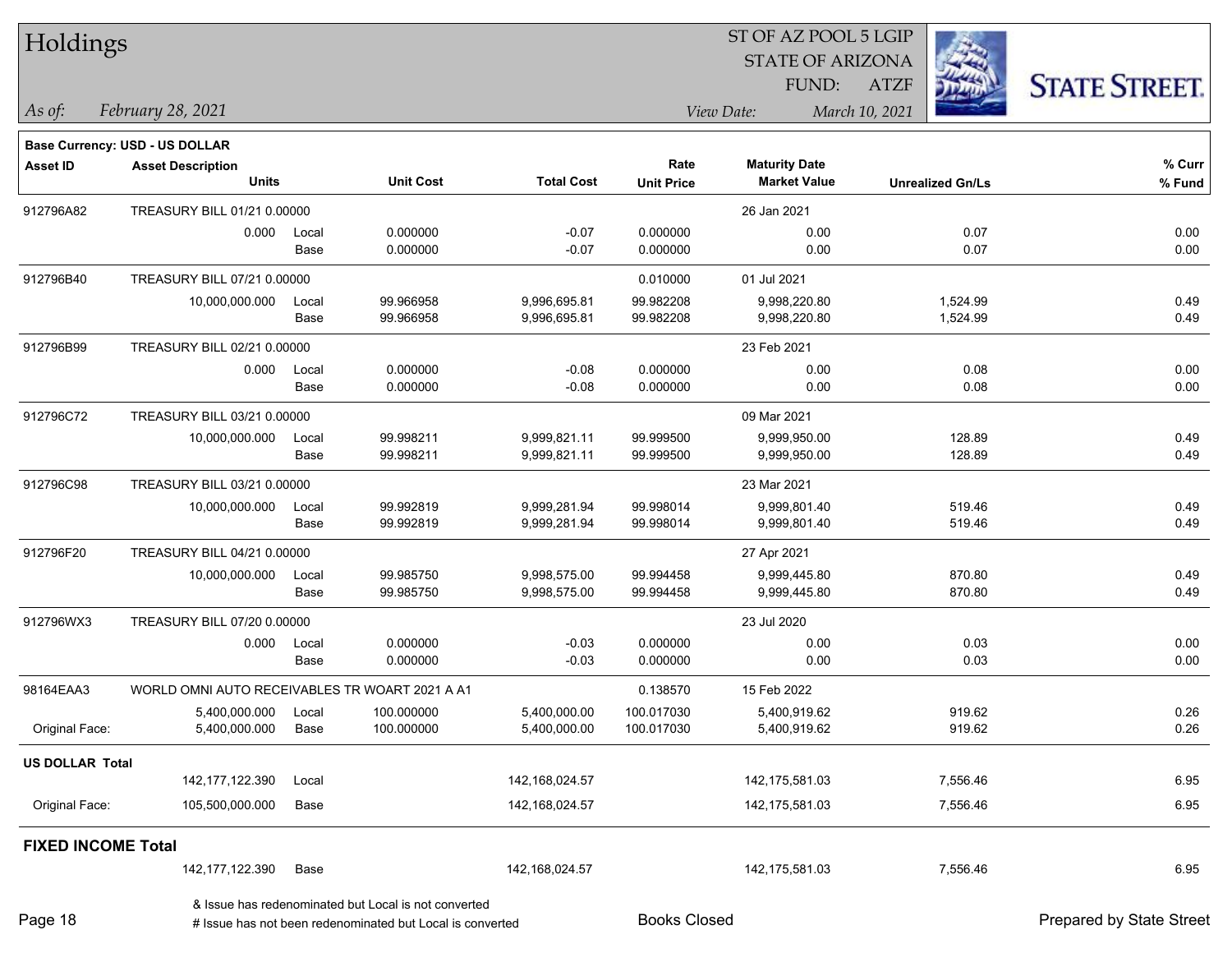| Holdings       |                                          |                  |                   |                           | ST OF AZ POOL 5 LGIP<br><b>STATE OF ARIZONA</b><br>FUND: | <b>ATZF</b>    |                         | <b>STATE STREET.</b> |
|----------------|------------------------------------------|------------------|-------------------|---------------------------|----------------------------------------------------------|----------------|-------------------------|----------------------|
| $\vert$ As of: | February 28, 2021                        |                  |                   |                           | View Date:                                               | March 10, 2021 |                         |                      |
|                | <b>Base Currency: USD - US DOLLAR</b>    |                  |                   |                           |                                                          |                |                         |                      |
| Asset ID       | <b>Asset Description</b><br><b>Units</b> | <b>Unit Cost</b> | <b>Total Cost</b> | Rate<br><b>Unit Price</b> | <b>Maturity Date</b><br><b>Market Value</b>              |                | <b>Unrealized Gn/Ls</b> | % Curr<br>% Fund     |
|                |                                          |                  |                   |                           |                                                          |                |                         |                      |
| Original Face: | 105,500,000.000                          |                  |                   |                           |                                                          |                |                         |                      |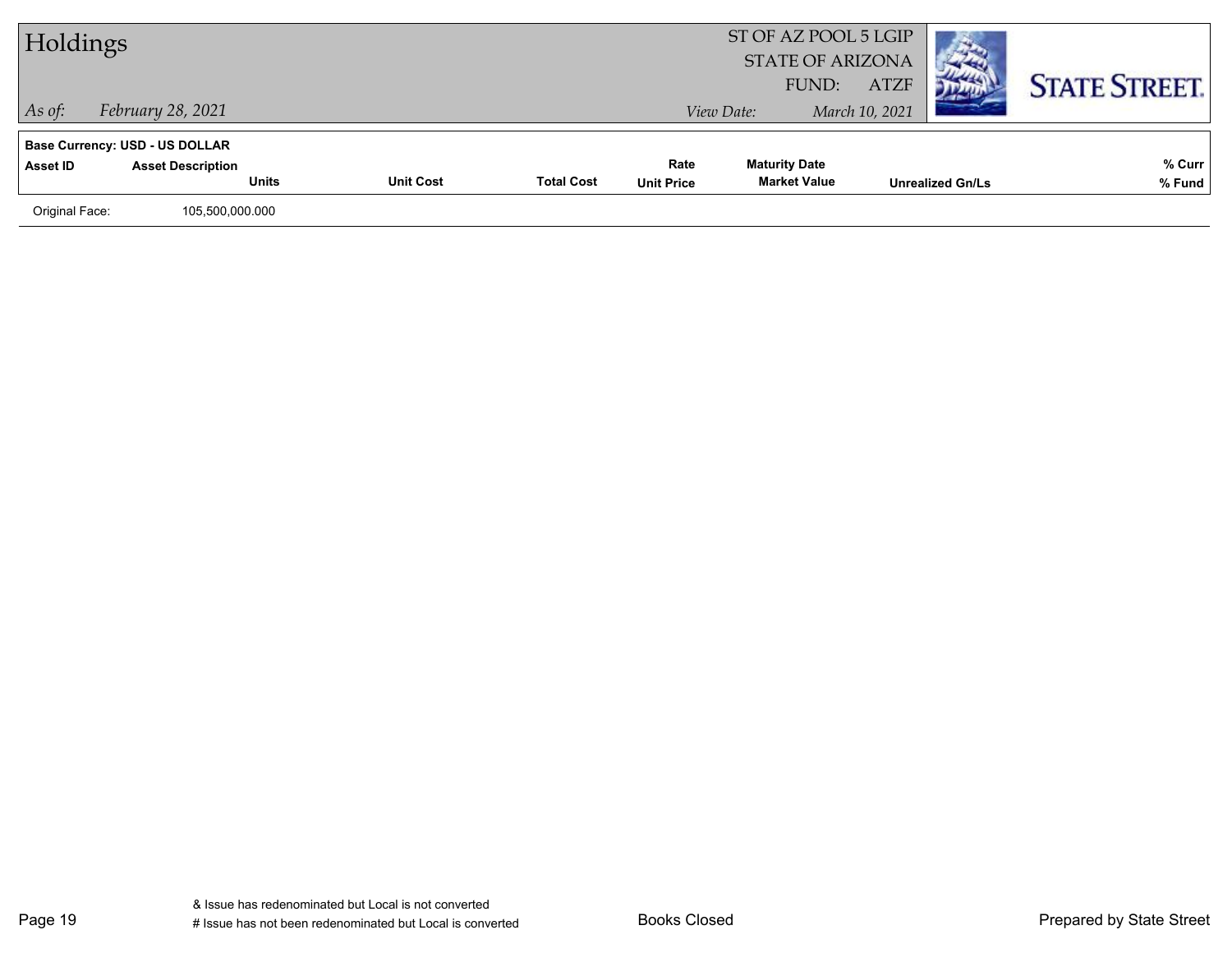| Holdings          |                                          |      |                  |                   |                           | ST OF AZ POOL 5 LGIP<br><b>STATE OF ARIZONA</b><br>FUND: | <b>ATZF</b>    |                         |                      |
|-------------------|------------------------------------------|------|------------------|-------------------|---------------------------|----------------------------------------------------------|----------------|-------------------------|----------------------|
| $\vert$ As of:    | February 28, 2021                        |      |                  |                   |                           | View Date:                                               | March 10, 2021 |                         | <b>STATE STREET.</b> |
|                   | <b>Base Currency: USD - US DOLLAR</b>    |      |                  |                   |                           |                                                          |                |                         |                      |
| Asset ID          | <b>Asset Description</b><br><b>Units</b> |      | <b>Unit Cost</b> | <b>Total Cost</b> | Rate<br><b>Unit Price</b> | <b>Maturity Date</b><br><b>Market Value</b>              |                | <b>Unrealized Gn/Ls</b> | % Curr<br>% Fund     |
| <b>FUND Total</b> |                                          |      |                  |                   |                           |                                                          |                |                         |                      |
| Original Face:    | 2,046,074,707.010<br>105,500,000.000     | Base |                  | 2,045,684,221.15  |                           | 2,045,728,876.54                                         |                | 44,655.39               | 100.00               |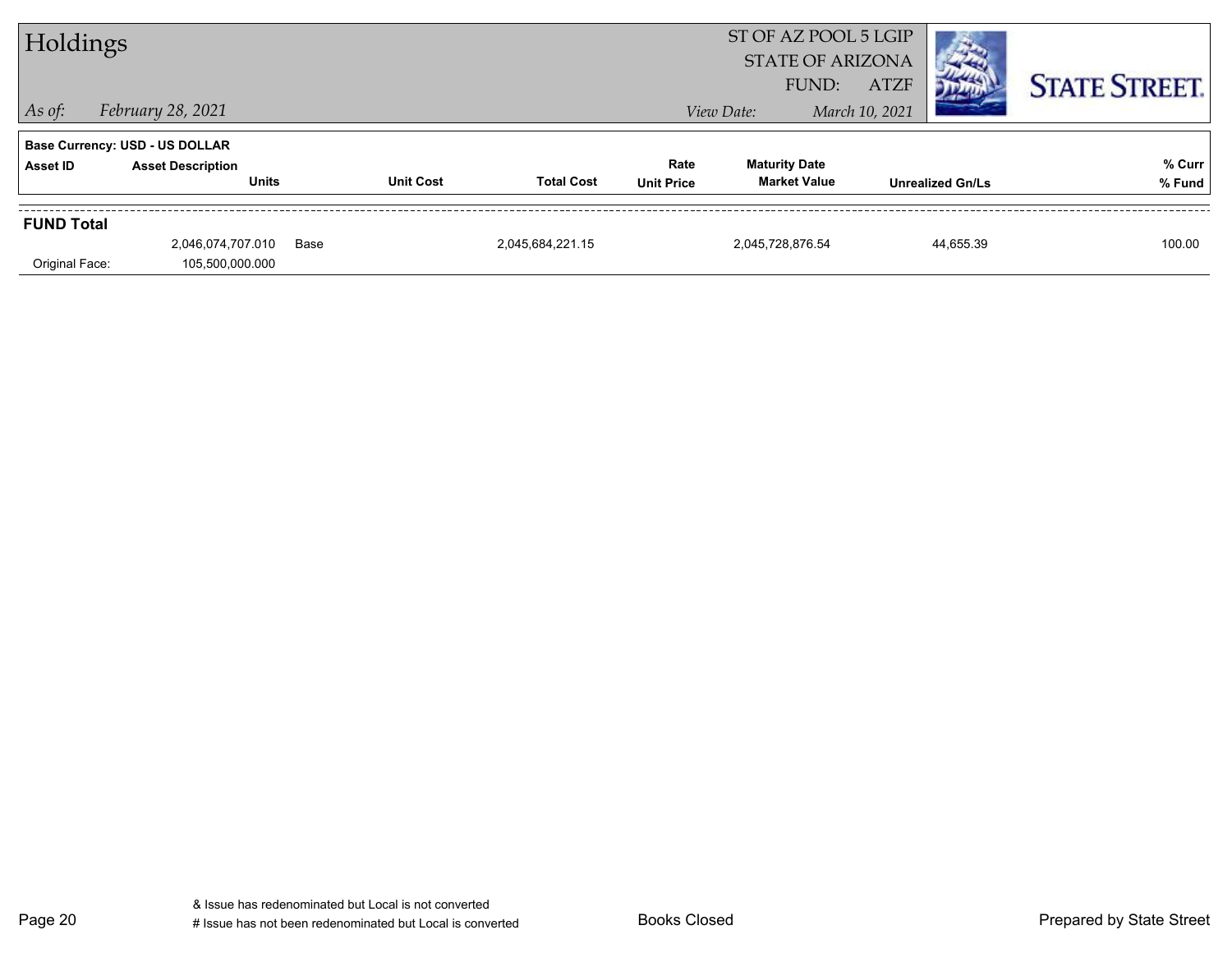## Holdings

## Currency Summary

*As of: February 28, 2021*

## **Base Currency:USD - US DOLLAR**

|                        |                   |       |                   |                     | % Currency |                         |                          |                           |
|------------------------|-------------------|-------|-------------------|---------------------|------------|-------------------------|--------------------------|---------------------------|
|                        | <b>Units</b>      |       | <b>Total Cost</b> | <b>Market Value</b> | % Fund     | <b>Unreal Sec Gn/Ls</b> | <b>Unreal Curr Gn/Ls</b> | <b>Total Unreal Gn/Ls</b> |
| <b>US DOLLAR</b>       |                   |       |                   |                     |            |                         | Exchange Rate:           | 1.000000                  |
| <b>CASH</b>            |                   |       |                   |                     |            |                         |                          |                           |
|                        | $-0.020$          | Local | $-0.02$           | $-0.02$             | 0.00       | 0.00                    |                          | 0.00                      |
|                        |                   | Base  | $-0.02$           | $-0.02$             | 0.00       | 0.00                    | 0.00                     | 0.00                      |
| <b>CASH EQUIVALENT</b> |                   |       |                   |                     |            |                         |                          |                           |
|                        | 1,903,897,584.640 | Local | 1,903,516,196.60  | 1,903,553,295.53    | 93.05      | 37,098.93               |                          | 37,098.93                 |
|                        |                   | Base  | 1,903,516,196.60  | 1,903,553,295.53    | 93.05      | 37,098.93               | 0.00                     | 37,098.93                 |
| <b>FIXED INCOME</b>    |                   |       |                   |                     |            |                         |                          |                           |
|                        | 142,177,122.390   | Local | 142,168,024.57    | 142,175,581.03      | 6.95       | 7,556.46                |                          | 7,556.46                  |
| Original Face:         | 105,500,000.000   | Base  | 142,168,024.57    | 142,175,581.03      | 6.95       | 7,556.46                | 0.00                     | 7,556.46                  |
| <b>US DOLLAR Total</b> |                   |       |                   |                     |            |                         |                          |                           |
|                        | 2,046,074,707.010 | Local | 2,045,684,221.15  | 2,045,728,876.54    | 100.00     | 44,655.39               |                          | 44,655.39                 |
| Original Face:         | 105,500,000.000   | Base  | 2,045,684,221.15  | 2,045,728,876.54    | 100.00     | 44,655.39               | 0.00                     | 44,655.39                 |
| <b>FUND Total</b>      |                   |       |                   |                     |            |                         |                          |                           |
|                        | 2,046,074,707.010 | Base  | 2,045,684,221.15  | 2,045,728,876.54    | 100.00     | 44,655.39               | 0.00                     | 44,655.39                 |
| Original Face:         | 105,500,000.000   |       |                   |                     |            |                         |                          |                           |
|                        |                   |       |                   |                     |            |                         |                          |                           |



*View Date: March 10, 2021* FUND:

ST OF AZ POOL 5 LGIPSTATE OF ARIZONA

ATZF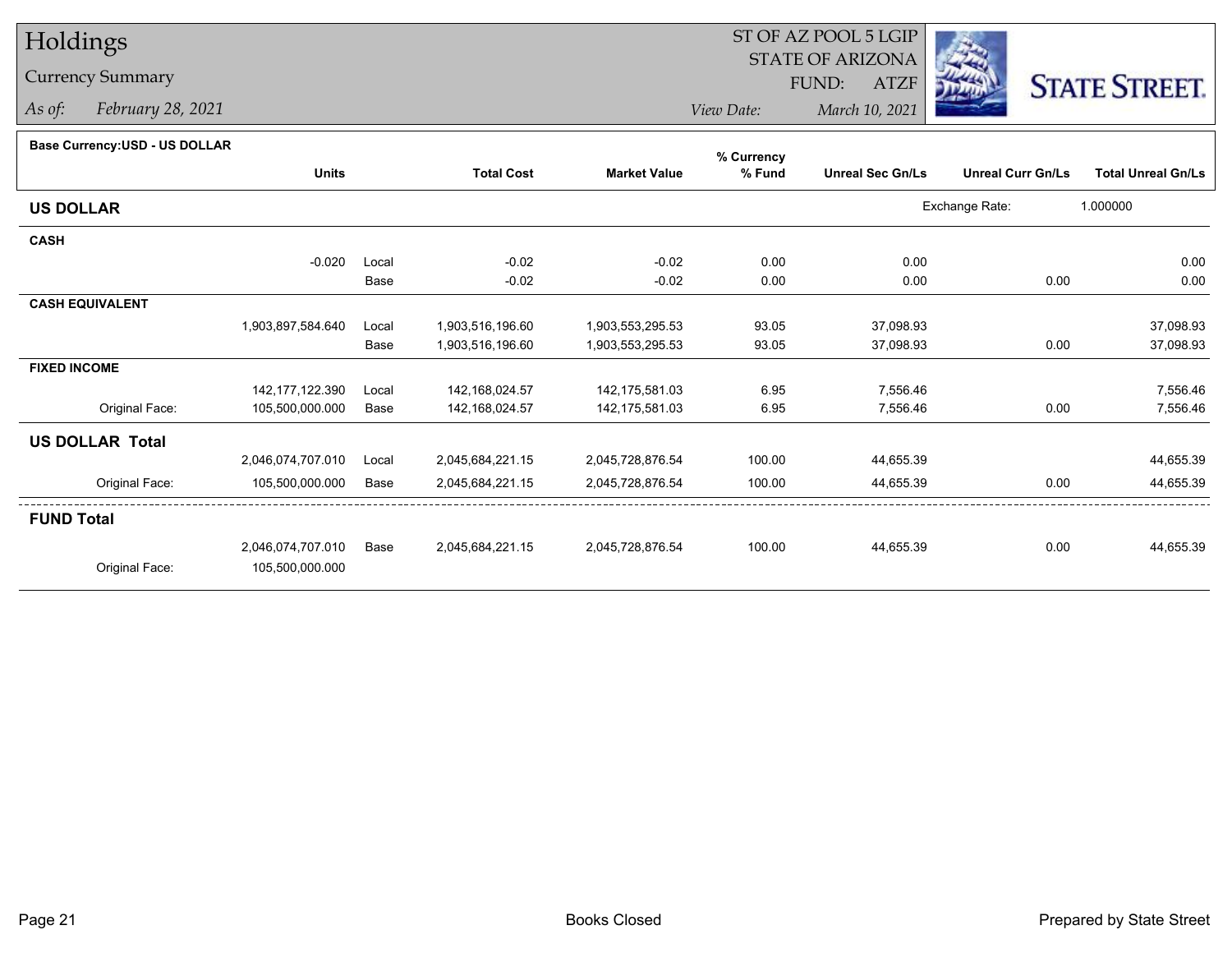| Holdings             |                                       |                   |                     |            | ST OF AZ POOL 5 LGIP<br><b>STATE OF ARIZONA</b> |                          |                           |  |
|----------------------|---------------------------------------|-------------------|---------------------|------------|-------------------------------------------------|--------------------------|---------------------------|--|
| <b>Asset Summary</b> |                                       |                   |                     |            | FUND:<br><b>ATZF</b>                            |                          | <b>STATE STREET.</b>      |  |
| As of:               | February 28, 2021                     |                   |                     | View Date: | March 10, 2021                                  |                          |                           |  |
|                      | <b>Base Currency: USD - US DOLLAR</b> |                   |                     |            |                                                 |                          |                           |  |
|                      | <b>Units</b>                          | <b>Total Cost</b> | <b>Market Value</b> | % Fund     | <b>Unreal Sec Gn/Ls</b>                         | <b>Unreal Curr Gn/Ls</b> | <b>Total Unreal Gn/Ls</b> |  |
| <b>CASH</b>          |                                       |                   |                     |            |                                                 |                          |                           |  |
| US DOLLAR            | $-0.020$                              | $-0.02$           | $-0.02$             | 0.00       | 0.00                                            | 0.00                     | 0.00                      |  |
|                      |                                       |                   |                     |            |                                                 |                          |                           |  |
| <b>CASH Total</b>    | $-0.020$                              | $-0.02$           | $-0.02$             | 0.00       | 0.00                                            | 0.00                     | 0.00                      |  |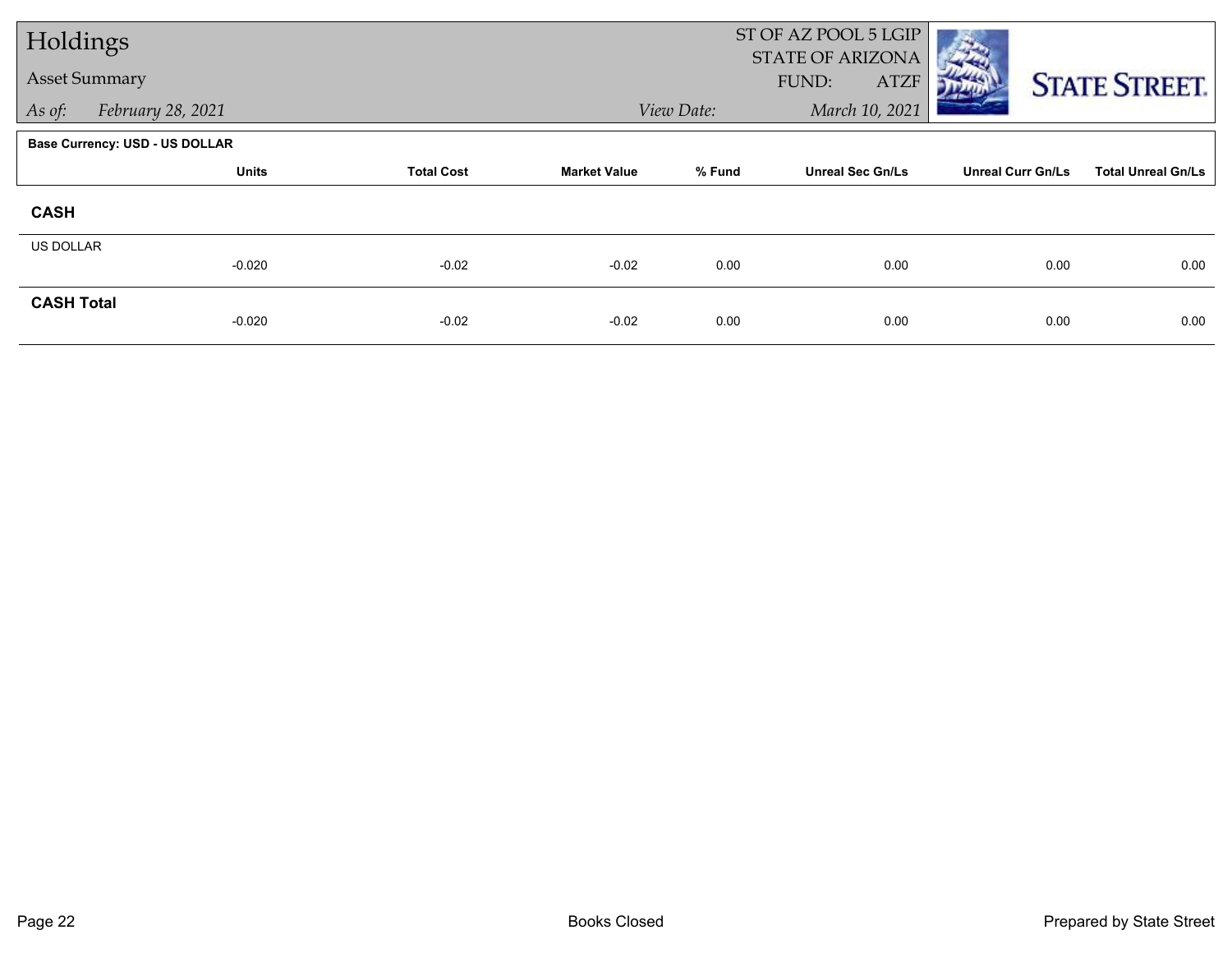| Holdings         |                                                   |                   |                     | ST OF AZ POOL 5 LGIP<br><b>STATE OF ARIZONA</b> |                         |                          |                           |  |  |
|------------------|---------------------------------------------------|-------------------|---------------------|-------------------------------------------------|-------------------------|--------------------------|---------------------------|--|--|
|                  | <b>Asset Summary</b>                              |                   |                     |                                                 | FUND:<br><b>ATZF</b>    |                          | <b>STATE STREET.</b>      |  |  |
| As of:           | February 28, 2021                                 |                   |                     | View Date:                                      | March 10, 2021          |                          |                           |  |  |
|                  | <b>Base Currency: USD - US DOLLAR</b>             |                   |                     |                                                 |                         |                          |                           |  |  |
|                  | <b>Units</b>                                      | <b>Total Cost</b> | <b>Market Value</b> | % Fund                                          | <b>Unreal Sec Gn/Ls</b> | <b>Unreal Curr Gn/Ls</b> | <b>Total Unreal Gn/Ls</b> |  |  |
|                  | <b>CASH EQUIVALENT</b>                            |                   |                     |                                                 |                         |                          |                           |  |  |
| <b>US DOLLAR</b> |                                                   |                   |                     |                                                 |                         |                          |                           |  |  |
|                  | 1,903,897,584.640                                 | 1,903,516,196.60  | 1,903,553,295.53    | 93.05                                           | 37,098.93               | 0.00                     | 37,098.93                 |  |  |
|                  | <b>CASH EQUIVALENT Total</b><br>1,903,897,584.640 | 1,903,516,196.60  | 1,903,553,295.53    | 93.05                                           | 37,098.93               | 0.00                     | 37,098.93                 |  |  |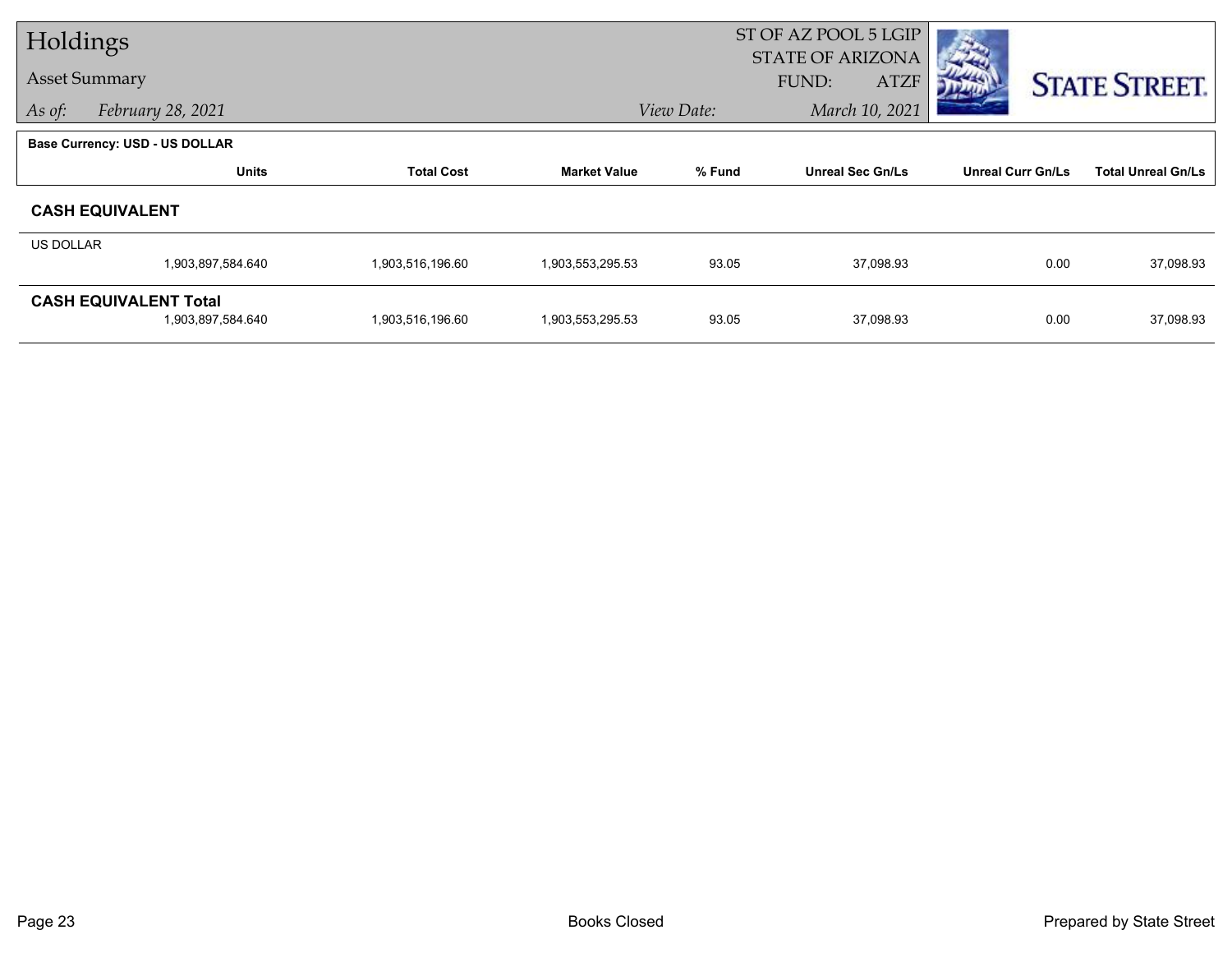| Holdings                  |                                |                   |                     |                                   | ST OF AZ POOL 5 LGIP<br><b>STATE OF ARIZONA</b> |                          |                           |  |
|---------------------------|--------------------------------|-------------------|---------------------|-----------------------------------|-------------------------------------------------|--------------------------|---------------------------|--|
| <b>Asset Summary</b>      |                                |                   |                     |                                   | FUND:<br><b>ATZF</b>                            |                          | <b>STATE STREET.</b>      |  |
| As of:                    | February 28, 2021              |                   |                     | View Date:                        | March 10, 2021                                  |                          |                           |  |
|                           | Base Currency: USD - US DOLLAR |                   |                     |                                   |                                                 |                          |                           |  |
|                           | <b>Units</b>                   | <b>Total Cost</b> | <b>Market Value</b> | % Fund<br><b>Unreal Sec Gn/Ls</b> |                                                 | <b>Unreal Curr Gn/Ls</b> | <b>Total Unreal Gn/Ls</b> |  |
|                           | <b>FIXED INCOME</b>            |                   |                     |                                   |                                                 |                          |                           |  |
| <b>US DOLLAR</b>          |                                |                   |                     |                                   |                                                 |                          |                           |  |
|                           | 142,177,122.390                | 142,168,024.57    | 142,175,581.03      | 6.95                              | 7,556.46                                        | 0.00                     | 7,556.46                  |  |
| <b>FIXED INCOME Total</b> |                                |                   |                     |                                   |                                                 |                          |                           |  |
|                           | 142, 177, 122.390              | 142,168,024.57    | 142,175,581.03      | 6.95                              | 7,556.46                                        | 0.00                     | 7,556.46                  |  |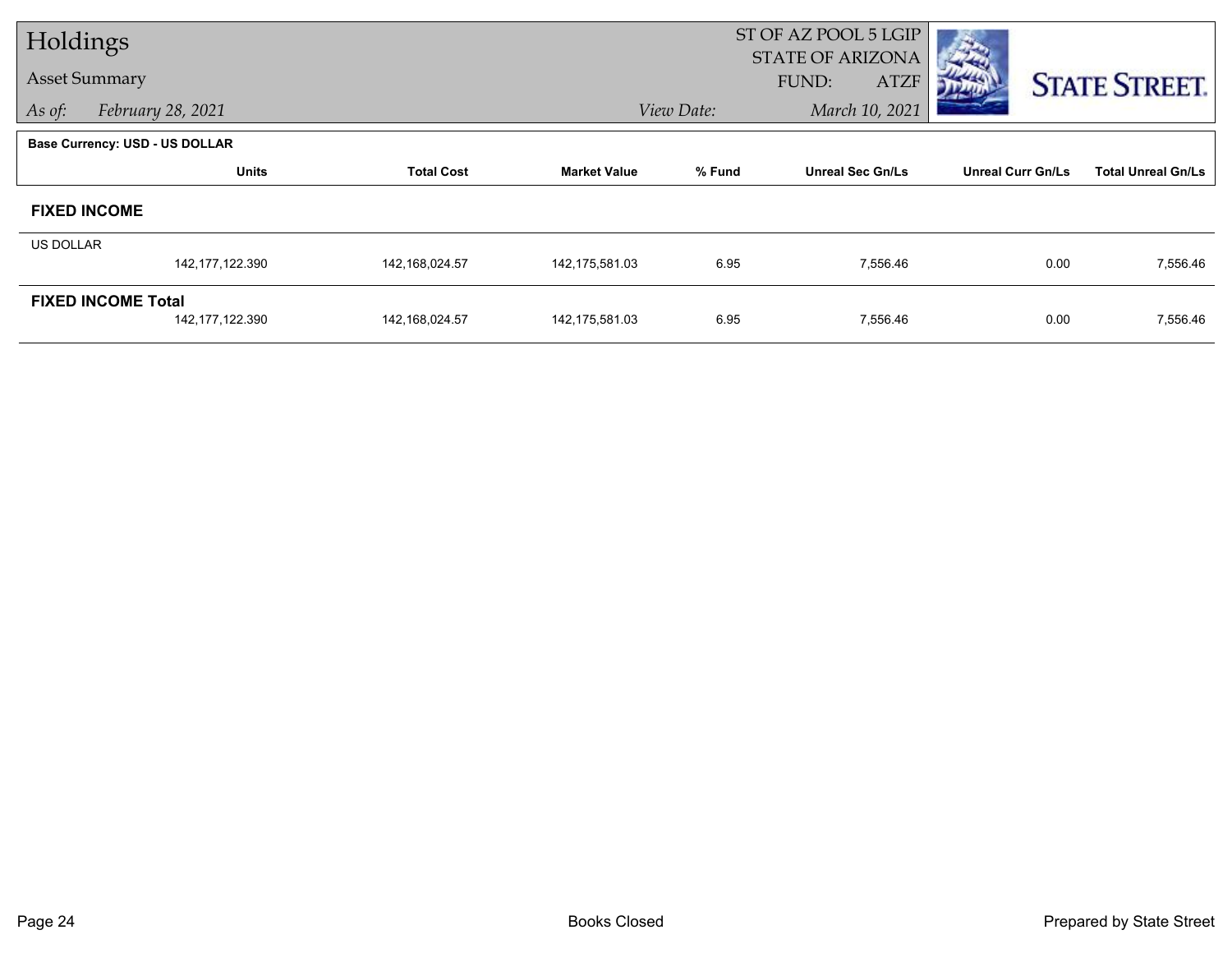| Holdings          |                                       |                   | ST OF AZ POOL 5 LGIP<br><b>STATE OF ARIZONA</b> |                |                         |                          |                           |
|-------------------|---------------------------------------|-------------------|-------------------------------------------------|----------------|-------------------------|--------------------------|---------------------------|
|                   | <b>Asset Summary</b>                  |                   |                                                 |                | <b>ATZF</b><br>FUND:    |                          | <b>STATE STREET.</b>      |
| As of:            | February 28, 2021                     |                   | View Date:                                      | March 10, 2021 |                         |                          |                           |
|                   | <b>Base Currency: USD - US DOLLAR</b> |                   |                                                 |                |                         |                          |                           |
|                   | <b>Units</b>                          | <b>Total Cost</b> | <b>Market Value</b>                             | % Fund         | <b>Unreal Sec Gn/Ls</b> | <b>Unreal Curr Gn/Ls</b> | <b>Total Unreal Gn/Ls</b> |
| <b>FUND Total</b> |                                       |                   |                                                 |                |                         |                          |                           |
|                   | 2,046,074,707.010                     | 2,045,684,221.15  | 2.045.728.876.54                                | 100.00         | 44.655.39               | 0.00                     | 44,655.39                 |